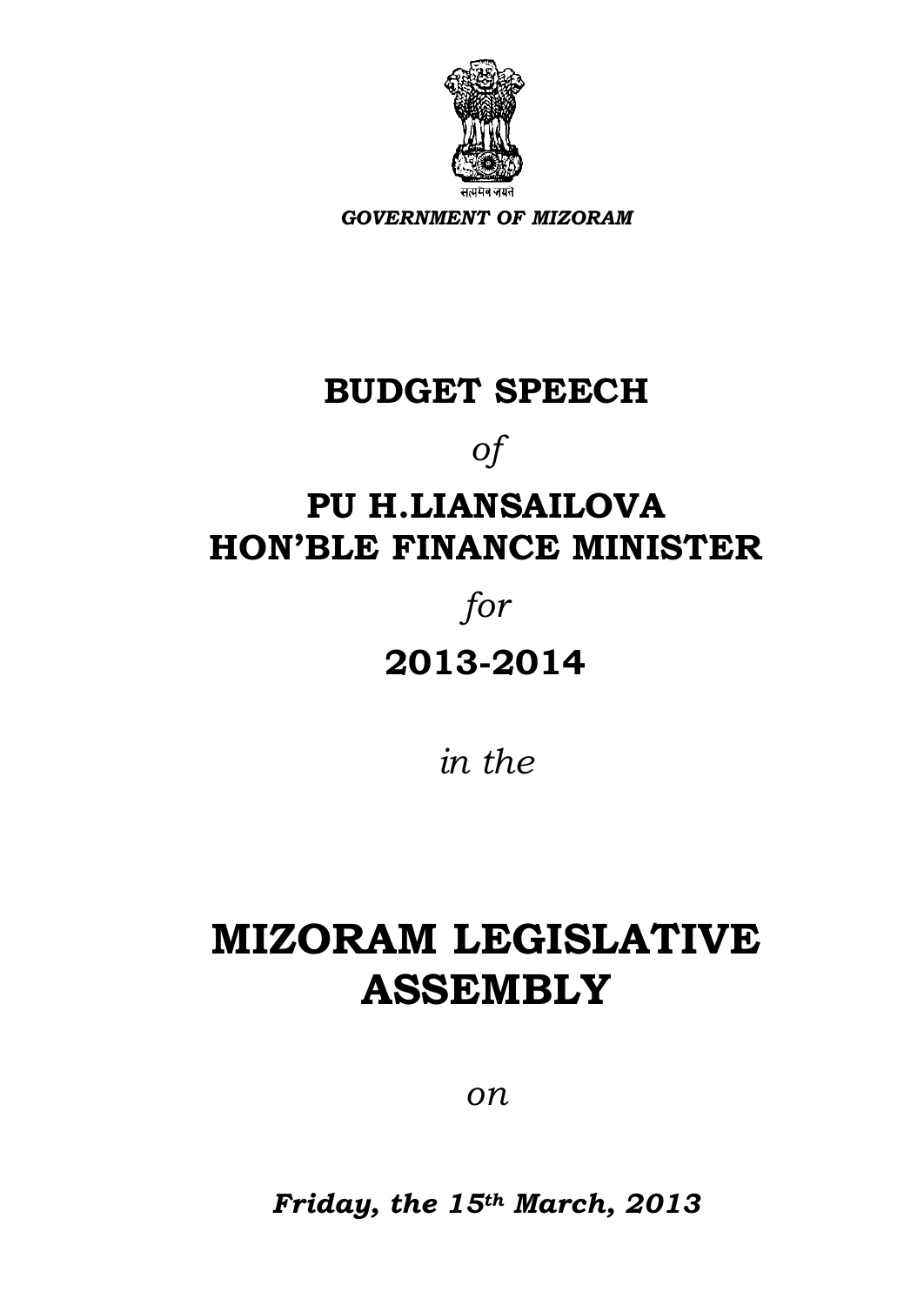#### **Mr. Speaker Sir,**

With your permission, I rise to present the Supplementary Demand for Grants 2012-13 and the regular Budget Estimates for the year 2013-14.

1. Sir, I deem it a great privilege to present my third regular Budget as Finance Minister, in particular, at a time when the current Ministry is about to complete its full term and is presently harvesting the fruitful returns of a hard labour it has put in for the uplift of the State. Taking advantage of being in the last year of current Ministry, I may avail an opportunity of introspection since inception.

2. As Hon"ble members are aware, a number of significant development and progress have been achieved and witnessed by the State on many fronts during the term of this Ministry. Foundation stone for the institution of modern farming techniques and agricultural practices in the rural areas has been laid through implementation of New Land Use Policy. Sports and Youth services have been brought to a new height and being testified by various commendable medals we have won at National and International Levels. Laudable improvements have been unfolding in every nook and corner of the State. In fact, it is a period of memorable tenure in the history of the State.

3. Eleventh Five Year Plan Report brought out by Planning Commission of India placed the growth rate of Mizoram during the  $10<sup>th</sup>$  Plan which covers the period between 2002 and 2007 to be 5.1 per cent. Meanwhile, growth rate of the same during the 11th Plan for the period from 2007 to 2012 is worked out to be 8.87 per cent which is an achievement indeed. Our good performance is recognized even at the national level. We are awarded "*best performing State on investment among small States*" by one of the most prominent national magazines INDIA TODAY. These achievements bear an undeniable testimony to the sincere endeavor and hard work delivered by this Ministry for tremendous progress of the State.

4. Meanwhile, I recognize that there should be no room for complacency in spite of many laudable achievements. Indian economy passed through unexpected slowdown during the last two fiscal years. Consequently, diesel prices are hiked and the subsidized use of liquefied petroleum gas per year has been capped for each household. Besides, a slew of reforms have been announced to set right the growth trajectory. It is apparent that the state's economy would be affected especially special category States like ours.

5. However, as I have mentioned in my Budget Speech last year, State Government has been taking painstaking efforts to insulate ourselves from this economic slowdown. Few fall-out of this recession has been perceived and felt but addressed satisfactorily together with hard-work of the people. It is the collective wisdom of this Ministry under the competent and capable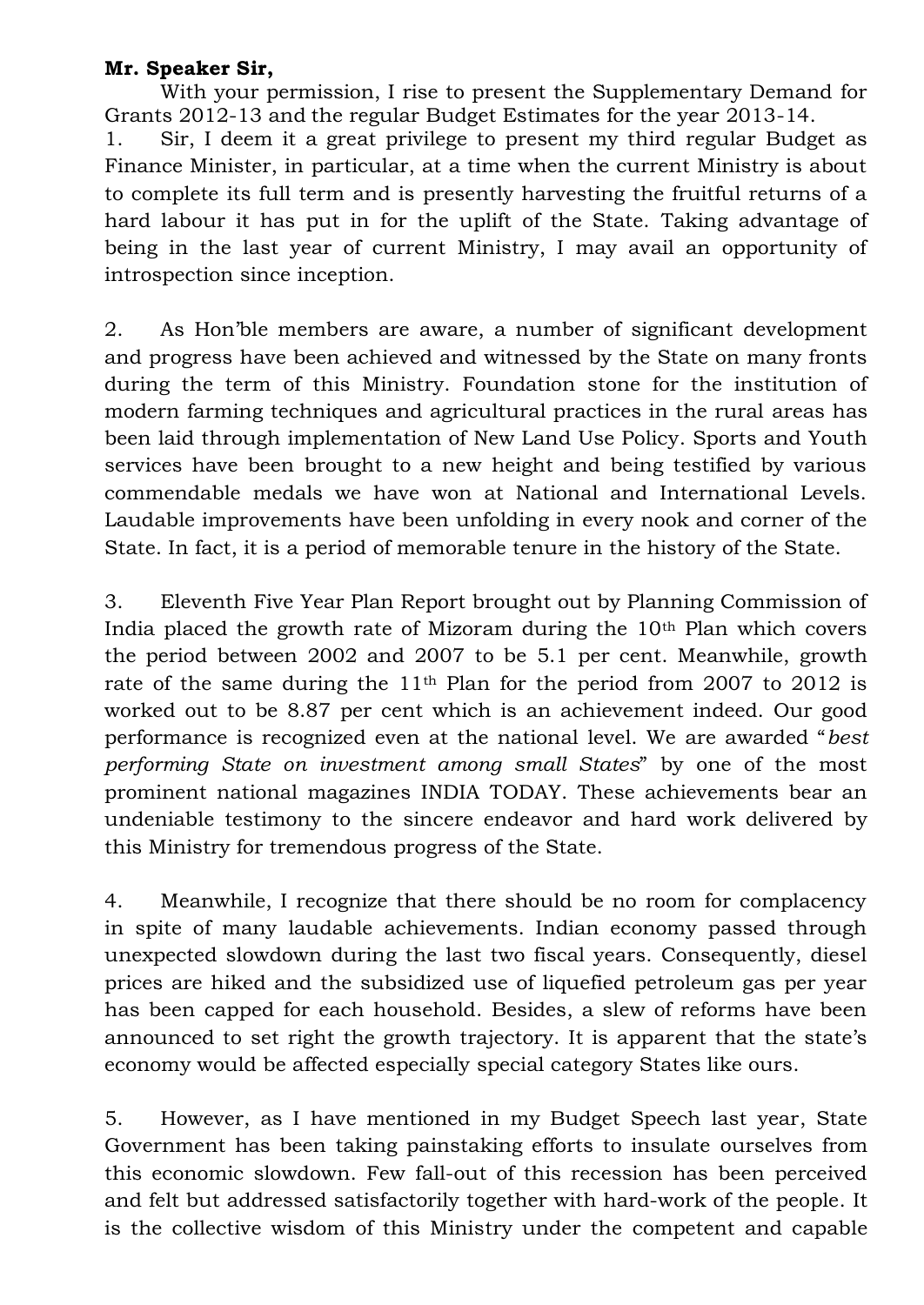leadership of our Hon"ble Chief Minister Pu Lal Thanhawla and the overall helping hand rendered by various stakeholders which helped the State to prevail over these troubles and come off with flying colours even under difficult economic situation.

6. Sir, it is a grand mark of respect for me to present the full Budget without Vote-on-Account in the final year of this Ministry's tenure. It is the combined effort of officials from State Government as well as my colleagues in the Ministry which help me materialize this full Budget. I want to thank them for their untiring support and flawless co-operation during those years. I am very thankful indeed to my fellow Hon"ble Members of this august House for their support and co-operation during this term. In particular, I would like to convey my heartfelt gratitude to our House Leader Pu Lal Thanhawla for the support, guidance, kind advice and impressive counsel he has given to me during those years.

# **I. OVERVIEW OF THE STATE ECONOMY**

7. Respected Sir, the Economic Survey of Mizoram 2012-13 gives a detailed analysis of the economy over the past eleven months. This report shows that the State economy during 2012-13 would grow at 10.37 per cent in real terms over the previous year against the national growth rate of 5 per cent. Hon"ble Members may recall my Budget Speech last year in which I said that double digit growth rate is expected during 2012-13 as per Thirteenth Finance Commission's projection.

8. Mr. Speaker Sir, as this survey report reveals, we will achieve the target and attain double digit growth rate as initially expected during current financial year. The achievement is really exemplary especially in view of the current sovereign economic situation. I accord the credit of our success to hard work of the people of Mizoram, untiring support of my colleagues and generosity of the Centre.

9. The Economic Survey Report 2012-13 further shows that GSDP for 2010-11 at factor cost at current prices is estimated quickly at ` 6057.70 crore whereas the advance estimates of GSDP for 2011-12 is pegged at ` 6991.40 crore and the projected estimates of GSDP for 2012-13 is put at ` 8091.86 crore. At current prices, the growth of the State during 2012-13 is estimated to be 15.74 per cent over the previous year which is undeniably appreciable.

10. The Economic Survey 2012-13 reveals that Service sector remains the dominating sector in Mizoram economy by contributing 61.04 per cent while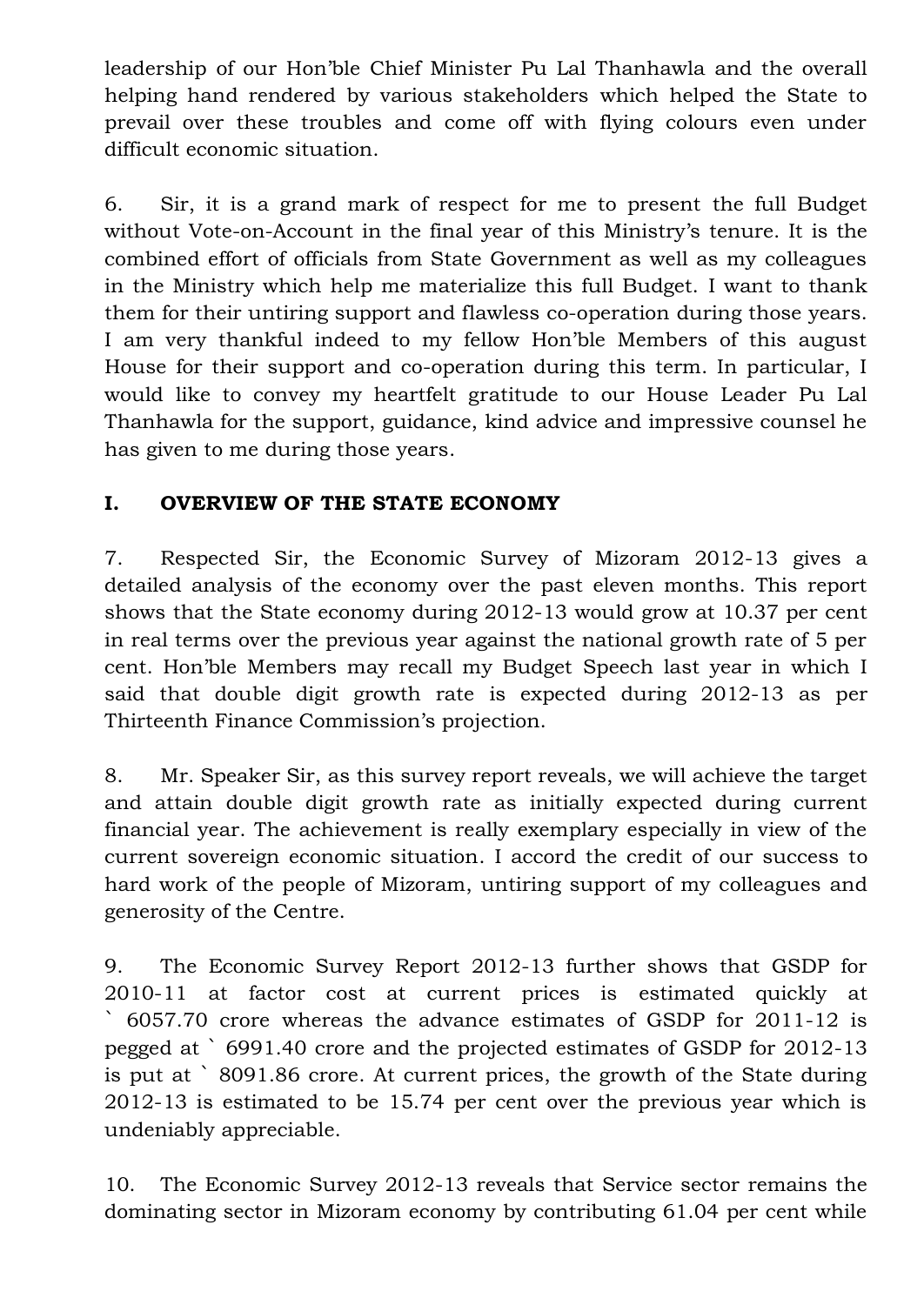Industry sector and Agriculture sector contribute 20.29 per cent and 18.68 per cent respectively. However, little improvement is seen in Agriculture and Construction sector over the performance of last year. It is therefore our constant endeavor to invest more on Agriculture and Industry to ensure balanced and inclusive growth.

11. In view of the performance of the State economy during current year and past few years, I anticipate the growth rate of the State to be a double digit even during 2013-14. I do believe that we will make it once again.

#### **II. A REVIEW OF YEAR 2012-13**

Sir, I would now come to a review of year 2012-13.

12. Respected Sir, the year 2012-13 is a year of recovery for our State. The graph of various fiscal indicators has shown upward trajectory in the chart. Besides, improvement on essential commodities' supply chain has been ushered in. Local production of various agricultural and horticultural crops shoots up to a great extent. Important sectors like construction sector, manufacturing sector, electricity, gas & water supply also show an improving trend.

13. During the year under review, Plan Grants under Thirteenth Finance Commission"s recommendation are increased from ` 75.00 crore in 2011-12 to ` 113.85 crore and Non-Plan Grants from ` 780.35 crore to 1050.26 crore. We have benefitted a lot owing to this Commission"s recommendations yet not fully. Non-plan revenue gap remains high even though it was intended to fill the same through this recommended gap grant. In spite of all these, full efforts are being taken to align our fiscal targets to those stipulated by the Finance Commission and fulfillment of other provisions.

14. Sir, 2012-13 is also a year worth-mentioning in the fiscal history of the State owing to big jump of our Annual Plan size compared to the size of the previous year. The Annual Plan of ` 2300.00 crore during 2012-13, being an increase of 35.29 per cent against the size of the previous year, is the highest ever increment percentage since we attained statehood in 1987. This blessing provides the State Government an opportunity to take up more plan schemes and projects essential for economic growth of the State.

15. Respected Sir, Central Government further extended their generosity during 2012-13 by providing additional allocation to the tune of  $\degree$  62.17 crore to our Annual Plan on RKVY - ` 58.63 crore, BADP - ` 1.38 crore and NeGAP - ` 2.16 crore**.** This enhanced the Annual Plan size of 2012-13 to the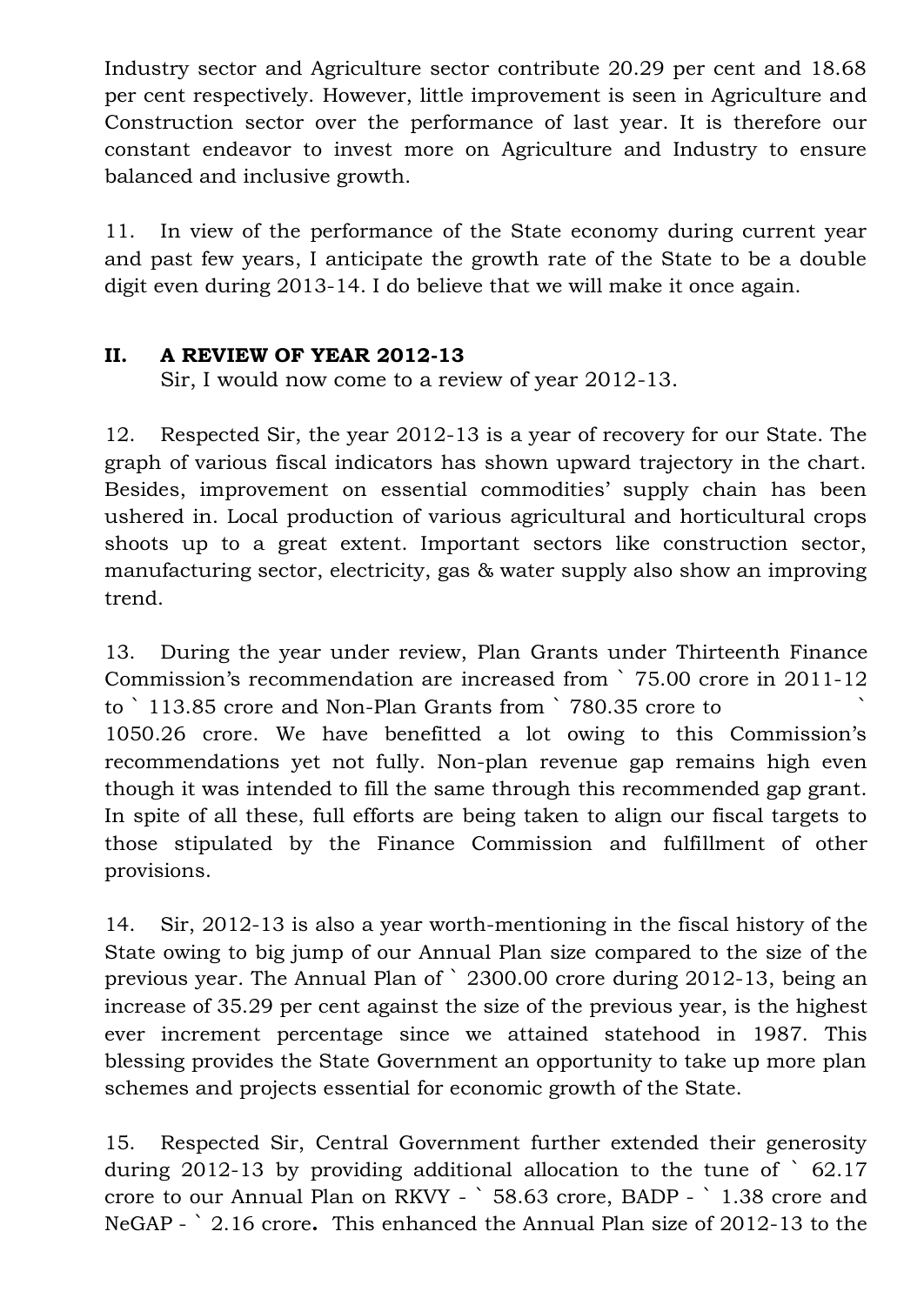level of ` 2362.17 crore and thereby making the increment percentage to become 38.98 per cent which is indeed exemplary for the State in all aspects.

16. During the year under review, our flagship programme New Land Use Policy has begun demonstrating its impact on the day to day activities of the beneficiaries as well as on the state economy. The production of rice, broom, pulses, maize, oilseeds, sugarcane etc. increased to a great extent. It is indeed a fruitful fiscal for the State.

# **III. BRIEF HIGHLIGHTS OF ANNUAL PLAN 2012-13**

17. Mr. Speaker Sir, I wish to avail an opportunity of underlining priority sector under Annual Plan 2012-13 in addition to what I have highlighted in my Budget speech last year.

#### *Agriculture & Allied Activities*

18. Sir, State Government is paying due attention to this sector to attain overall improvement of the whole State. It is our endeavor to revamp and reinvent MIFCO. Hence, an amount of ` 262.50 lakh is allocated to MIFCO under RKVY. Besides, ` 20.00 lakh is also earmarked for construction of link road at Aizawl Melriat Suanghuan. For maintenance of Aizawl zoological park, ` 26.69 lakh has also been allocated. Moreover, additional ` 17.00 lakh is set aside for clearing of market garbage. Likewise, ` 20.00 lakh has been put aside for metalling and blacktopping of approach road to Lengte Dumping Ground.

#### *Mizoram State Boundary Committee*

19. As Hon"ble Members are aware, our State is sandwiched between two foreign countries and is also bordering three neighbour States. Recently, some issues have been raised in regard to the safety and clarity of our boundary particularly in the northern side. Since this Ministry is always mindful of and sensitive to the expectations, aspirations and grievances of the people, State Boundary Committee was set up for clarification and safeguarding of the State boundary. For efficient functioning of the Committee, ` 5.84 lakh is allocated during the period under review.

#### *Buffer to Students' scholarship*

20. This Government always pays top priority on the welfare and wellbeing of the students who could, one day, become the leaders of the State. In order to facilitate and cushion the students' welfare, an additional ` 34.46 lakh is allocated for scholarship liabilities, ` 166.42 lakh for Pre-Matric Minority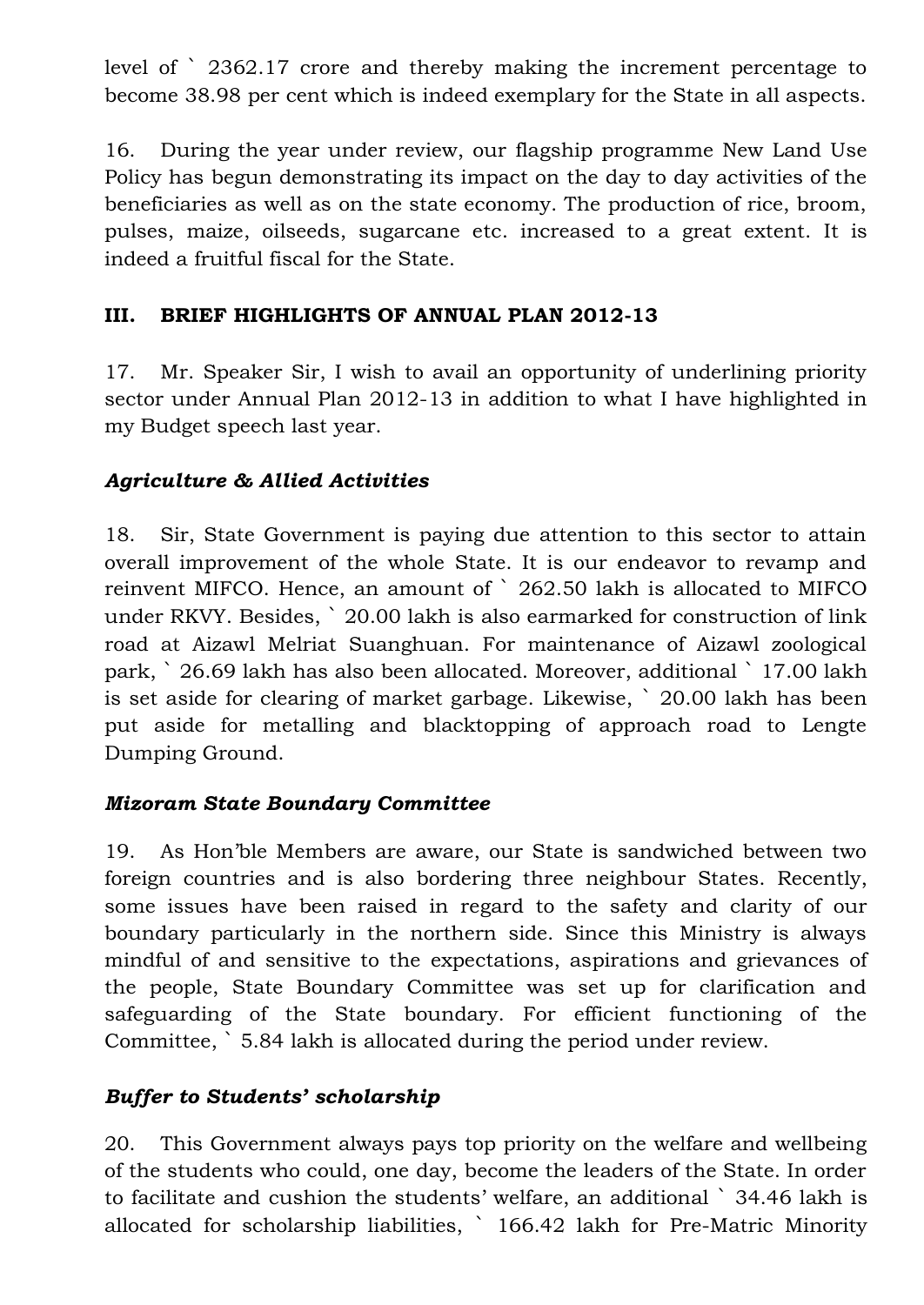Scholarship, ` 35.00 lakh for overseas scholarship and ` 6.65 lakh additional for 95 students pursuing technical and professional course at prematric level.

# *Industry*

21. Industrial sector is always lagging behind the other two sectors in the uplift of State economy. As a part of measures for inspiring and motivating this sector in addition to the existing efforts delivered through NLUP and others, additional fund of ` 35.00 lakh has been allocated for participation in International Trade Fair 2012, ` 14.00 lakh to Bamboo Development Agency, ` 30.00 lakh for purchase of cocoon, ` 224.00 lakh to ZOHANDCO and ` 615.00 lakh to MKVIB.

# *Health Services*

22. The inclusiveness and comprehensiveness of growth could be measured in terms of many parameters but the most prominent one is growth in health sector. Keeping in mind this prominence, additional fund of ` 160.00 lakh has been earmarked for replacement of Cobalt 60 Source, ` 30.00 lakh additional for operation of Referral Hospital, ` 50.00 lakh for patient diet, ` 18.00 lakh for improvement of machineries and equipments at Aizawl Civil Hospital.

23. I may now have a brief look into Receipts and Expenditure during 2012-13

# **Receipts**

24. Revised Estimates of total Revenue Receipts in 2012-13 is placed at ` 5259.68 crore against the Budget Estimates of ` 4796.48 crore**.** Total Capital Receipts is also revised to ` 426.89 crore against the Budget Estimates of ` 383.44 crore**.**

25. Revenue Surplus in the Revised Estimate of 2012-13 is ` 586.65 crore**.**  Fortunately, spectacular improvement is seen in Revenue Receipts during this year.

# **Expenditure**

26. In the Revised Estimates, Gross Revenue Expenditure is placed at ` 4684.03 crore against the Budget Estimates of ` 4169.71 crore**.** Capital Expenditure in the Revised Estimates is ` 1582.82 crore against the Budget Estimates of ` 1157.54 crore**.**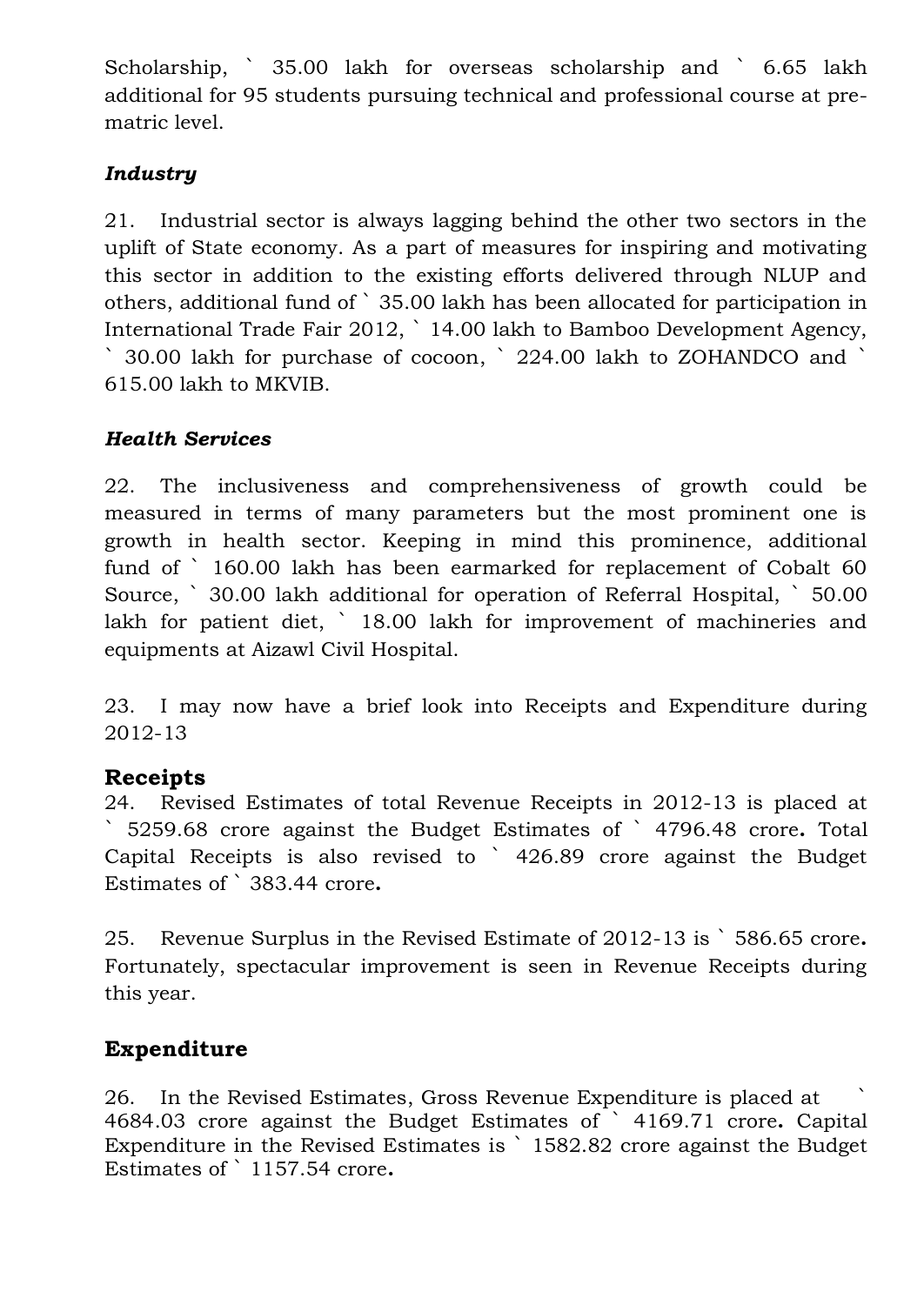27. The total expenditure under Consolidated Fund of the State for 2012- 13 stands at ` 6266.85 crore in the Revised Estimates against the Budget Estimates of ` 5327.25 crore**.**

#### **IV. BUDGET ESTIMATES 2013-14**

I now turn to estimates for Regular Budget of 2013-14.

28. Respected Sir, as Hon"ble Members are aware, Planning Commission of India has not determined the size of our Annual Plan for 2013-14 till today. However, I venture out to prepare the full Budget for 2013-14 and present the same before this august House by presuming Annual Plan size of the State to be the same size of last year. However, in actual, the Annual Plan size is expected to be stepped up by at least 10 per cent or more. As soon as Planning Commission fixes the final figure, the same would be incorporated in the Budget for regularization in the Supplementary Grant. This arrangement is being made in the hope that plan expenditure would be fast tracked and expedited from the beginning of the financial year 2013-14.

29. However, uniform spreading of expenditure throughout the year remains one of the top priorities of the Government. Full efforts are being taken to ensure speedy disposal and fast expenses of Plan fund, however, without compromising the quality of expenditure.

# **Receipts**

30. Revenue Receipts for 2013-14 is estimated at ` 5039.42 crore**.** This estimation comprises an estimation of Own Tax Revenue at ` 222.25 crore**,** State"s share of Central Taxes at ` 935.66 crore**,** Own Non-Tax Revenue at ` 266.00 crore and Grants-in-aid from the Centre at ` 3615.51 crore**.**

31. Capital Receipts for 2013-14 is estimated at ` 413.01 crore. This comprises an estimation of Public Debt and Recovery from Loan & Advances at ` 385.47 crore and ` 27.54 crore respectively.

32. Estimation of total Revenue Receipts for the year 2013-14 is increased by 5.06 per cent over the Budget Estimates of ` 4796.48 crore during 2012- 13**.** Meanwhile, Estimate of Capital Receipts for 2013-14 is also increased by 13.97 per cent against Budget Estimates of the same during 2012-13.

33. Thus, the total Receipts under Consolidated Fund of the State for the year 2013-14 is estimated at ` 5452.44 crore which is an increase of 5.26 per cent over the Budget Estimates of the same ` 5179.93 crore during 2012-13.

# **Expenditure**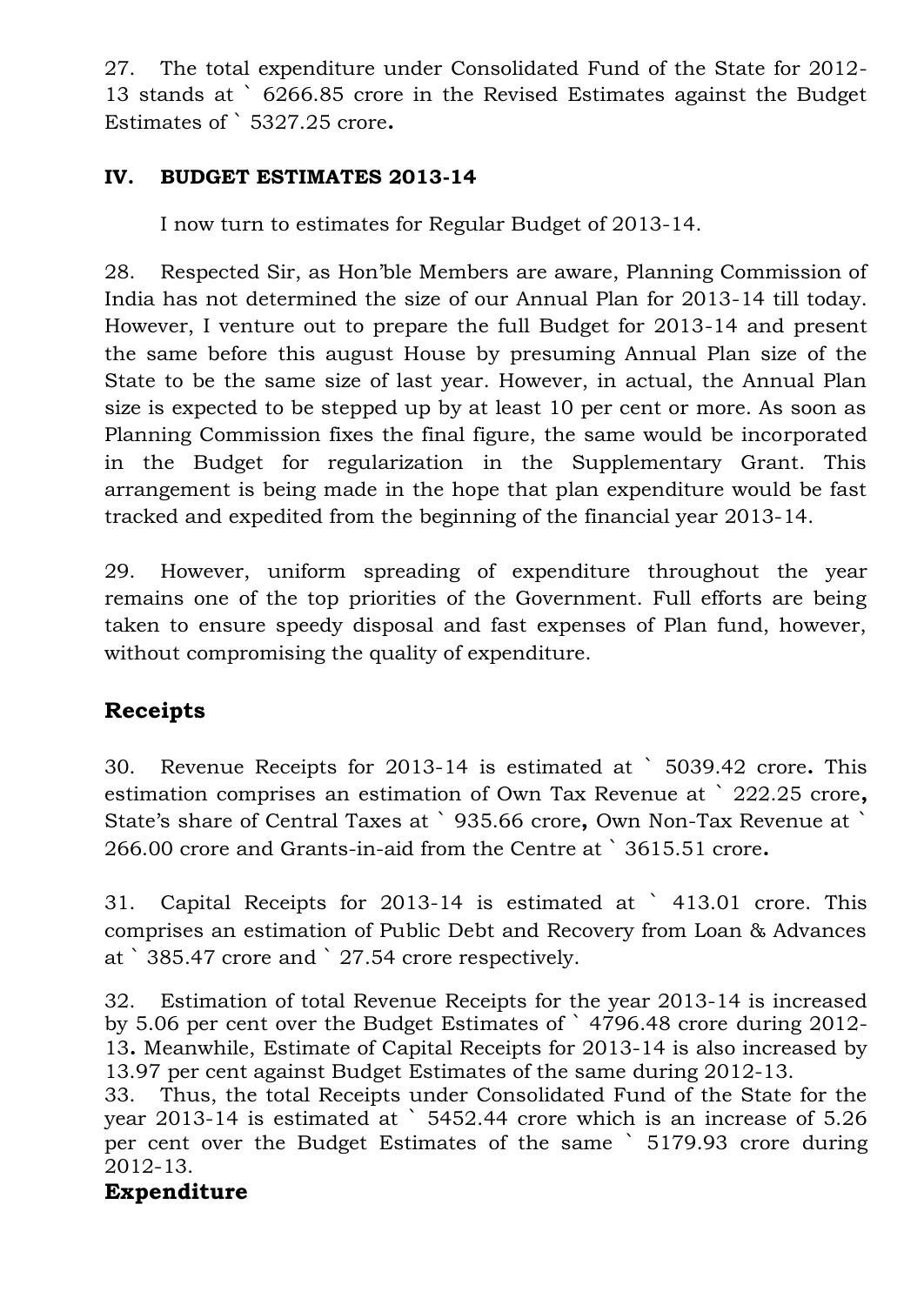34. The Budget Estimates of Gross total expenditure from Consolidated Fund of the State is placed at ` 5397.33 crore which is an increase of just 1.31 per cent over the Budget Estimates of the same during 2012-13. Of this, Gross Revenue Expenditure accounts for ` 4659.61 crore and Gross Capital Expenditure contributes ` 737.72 crore.

35. Out of the total Revenue expenditure, Development Expenditure stands at ` 3245.10 crore which is 69.64 per cent and Non-Development Expenditure at ` 1414.51 crore which is 30.36 per cent of the total Revenue Expenditure.

36. Interest Payments for 2013-14 is estimated at ` 248.48 crore which is an increase of 2.68 per cent over the Budget Estimates of 2012-13.

37. Requirement for Salaries under Non-Plan, Plan and CSS for 2013-14 is estimated at ` 1617.13 crore, ` 284.77 crore and ` 0.21 crore respectively thereby making a total requirements for Salary Payments at `

1902.11 crore which accounts for just 35.24 per cent of estimated total expenditure.

38. Even though New Defined Contributory Pension Scheme has been implemented for the employees recruited on or after  $1<sup>st</sup>$  September, 2010 for reduction of requirements for Pension Payments, old Pension scheme still cover major portion of the State Government's employees. Therefore, I propose to set aside ` 250.17 crore for the expenditure on Pension Payments for fiscal 2013-14.

39. Gross Capital Expenditure is estimated at ` 737.72 crore of which Capital Outlay at ` 601.80 crore, Public Debt at ` 104.72 crore and Loans & Advances at ` 31.20 crore**.** It is our constant endeavor to increase capital expenditure for maximum capital spending.

# *Non-Plan Expenditure*

40. Estimates of Non-Plan Expenditure for 2013-14 is pegged at ` 3097.11 crore.

# *Plan Expenditure*

41. Mr. Speaker Sir, it is not easy for the State Government to lay down our own sets of rule particularly in framing our own budgetary timeline. Central Government grips the handle of sovereign resources distribution. For the fiscal 2013-14, though the size of State Annual Plan has not yet been finalized, I take the liberty of maintaining the same size of Annual Plan for 2012-13. Revised sectoral break-up of Annual Plan outlay would be exercised when the actual size of Annual Plan for 2013-14 is properly determined in due course.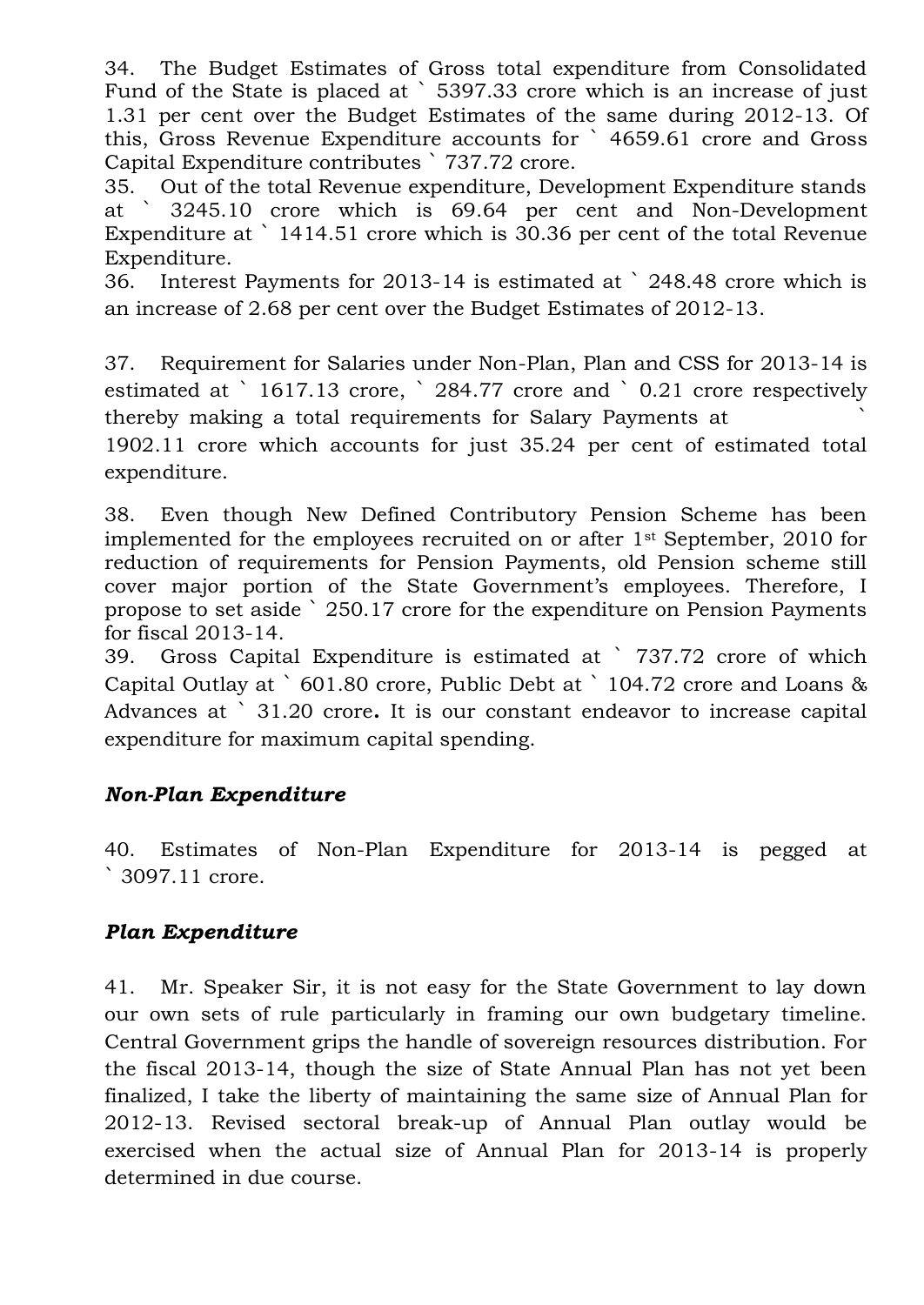42. In the meantime, as a part of an effort to reinforce Plan administration in the State, all Departments are instructed to strictly adhere to the norms for providing administrative cost which is to be calculated as a percentage of the total salary for plan posts. This initiative is being taken with an aim at reducing Plan revenue expenditure for enhancing room for capital formation.

43. Within the presumed outlay of ` 2300.00 crore, I propose to allocate the following amount to different sectors as follows: (i) Agriculture & Allied Activities - ` 226.76 crore (ii) Rural Development - ` 14.92 crore (iii) Special Area Programme - ` 94.21 crore (iv) Irrigation & Flood Control - ` 142.36 crore (v) Energy - ` 53.99 crore (vi) Industry - ` 21.57 crore (vii) Transport - ` 101.57 crore (viii) Communications - ` 3.62 crore (ix) Science, Tech. & Environment - ` 1.28 crore (x) General Economic Service - ` 998.15 crore (xi) Social Services - ` 557.36 crore (xii) General Services - ` 84.21 crore.

#### *Agriculture & Allied Activities*

44. It may further be stated that this Ministry is highly committed to attain self sufficiency in food grain production and to make Agriculture and allied activities a sustainable and viable vocation for livelihood support. Owing to intervention of various central schemes as well as our flagship programme New Land Use Policy, Rice cultivation area under shifting practices has decreased significantly from 25,826 Ha during 2011-12 to 23,150 Ha during 2012-13 which is 10.36 per cent reduction over the preceding year. Productivity of rice under Jhum as well as WRC has increased considerably during 2012-13. Even Government of India recognized the achievement of the State and conferred *"Krishi Karman Awards, 2011"* to Mizoram State for having significant improvement in food grains production during last few years.

45. In spite of all these, it will remain a priority sector of the Government to improve food grains production and other agriculture crops. Despite the fact that various components of this sector like Horticulture, Soil & Water Conservation, Animal Husbandry, Fisheries etc. also demonstrate noteworthy improvement in the last few years, State Government will continue to lay more stress on this sector in years to come.

I propose a Plan Outlay of ` 226.76 crore for this sector during 2013-14.

#### *MLA Local Area Development Programme*

46. I propose to allocate ` 1200.00 lakh for this scheme during 2013-14. The proposed amount has to be allocated uniformly to each constituency at the rate of ` 30.00 lakh. It is learnt that the scheme serves its purpose and is used for creation of various durable assets in many remote parts of the State.

#### *Special Area Programme*

47. As I had specifically cited in my Budget speech last year, it would be our constant endeavor all the time to decentralize power and percolate resources down to the lowest level. Even for the financial year 2013-14, I propose to set aside ` 300.00 lakh for Sinlung Development Council, ` 600.00 lakh for Lunglei High Powered Committee including Pilot Project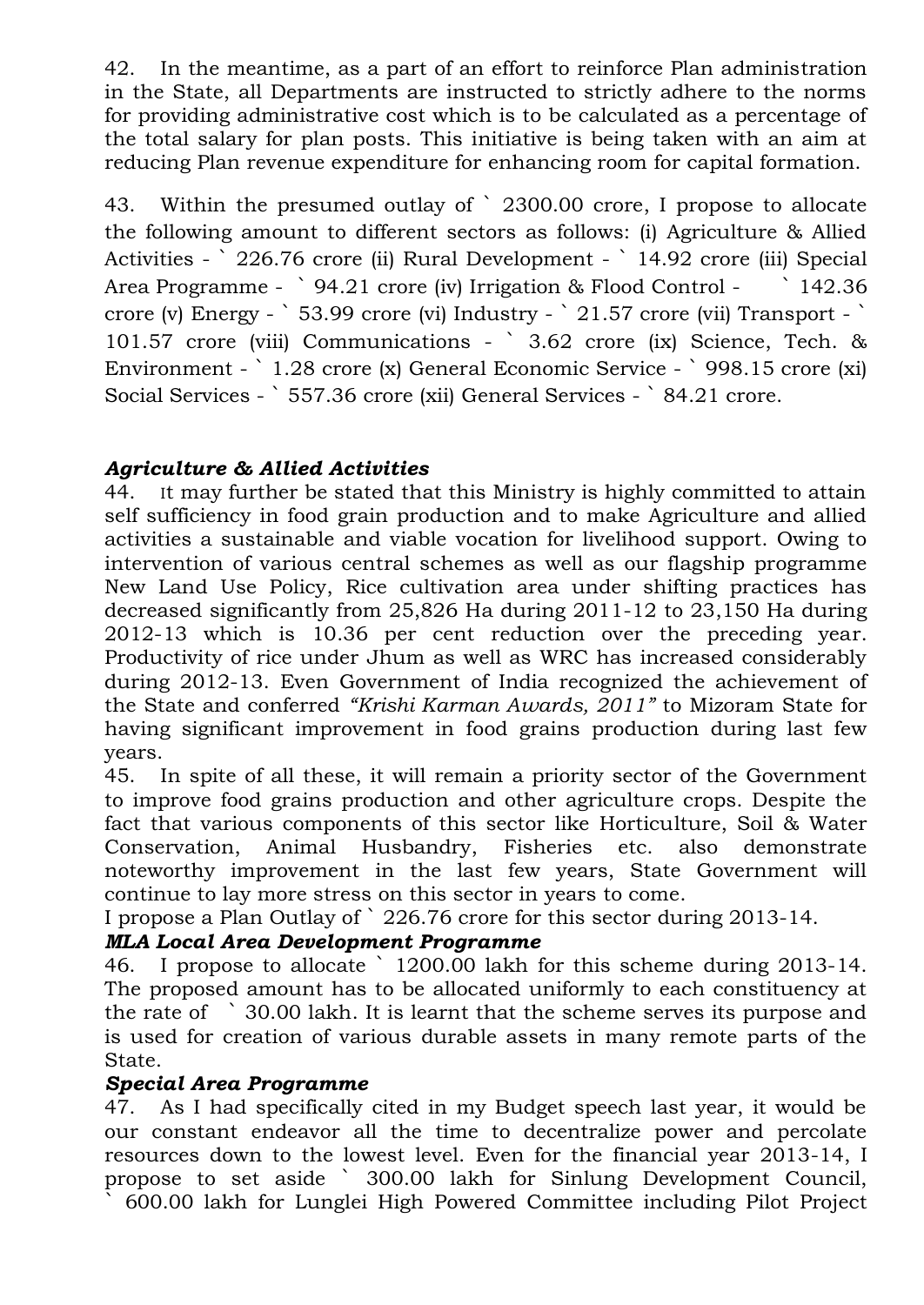and ` 500.00 lakh for five District Planning Committees - Aizawl, Champhai, Mamit, Kolasib, Serchhip.

48. In particular, plan fund received by Lunglei High Powered Committee during the tenure of this Ministry is going to exceed a whopping figure of ` 3000.00 lakh. Not only that, fund received by other five District Planning Committees will also surpass an amount of ` 1000.00 lakh. Three Autonomous District Councils are also provided handsome amount of plan fund to meet their requirements. Despite these facts, these earmarked funds would be enhanced when the size of the Annual Plan is eventually decided. I personally feel that initiative being taken by this Ministry is indeed worthmentioning before this august House.

I propose a Plan Outlay of ` 9421.00 lakh under Special Area Programme.

#### *Education sector*

49. Mr. Speaker Sir, in line with the main objective of Twelfth Five Year Plan i.e "*faster, more inclusive and sustainable growth*", the State Government endeavors to put in place many programmes to bring about significant development in Education sector. As well known, our State bagged the second position in literacy percentage among all States across the country in 2011 census. Full efforts are on to achieve first literacy percentage in the country by ensuring 100 per cent enrollment of children in the school and 100 per cent inclusion of adult under Adult Education Programme.

50. Besides, full efforts are being made to create world-class infrastructure in almost every sports discipline across the State so as to ensure that the ability, capability and competitiveness of our youngsters are being lifted up not only to national level but also to international level. Moreover, action is in full swing to bring about maximum participation of our sportsperson into Summer Olympics at Rio de Janeiro, 2016. In fact, a large number of remarkable achievements have been accomplished under the ambit of sports and youth services during the past few years but limited space prevents me from revealing the full story.

I propose a Plan Outlay of ` 26927.92 lakh under Education sector which comprises General Education, Technical Education, Scholarship Board, Sainik Welfare & Resettlement, Sports & Youth Services and Art & Culture during 2013-14.

#### *Health Care Facilities*

51. Sir, this Government is also highly committed to develop and improve the health care facilities uniformly throughout the State. In particular, the health care facilities in the State Capital need more attention as a result of soaring urbanization in the State. It may not be out of place to mention that Aizawl Civil Hospital can no longer afford to serve and meet the daily demand it receives as a result of population increase as well as due to shortage of staff, paucity of infrastructure and limited space. These deficiencies in this Hospital, in fact, invite innumerable grievances and complaints from the citizens.

52. Recognizing all these problems, the Government has decided to transfer Aizawl Civil Hospital to Falkawn Referral Hospital in stages from the year 2012-13. It is our intention to establish Medical College in this Referral Hospital in the near future. Besides, State Government is also working on improving health care facilities all over the State. As a part of these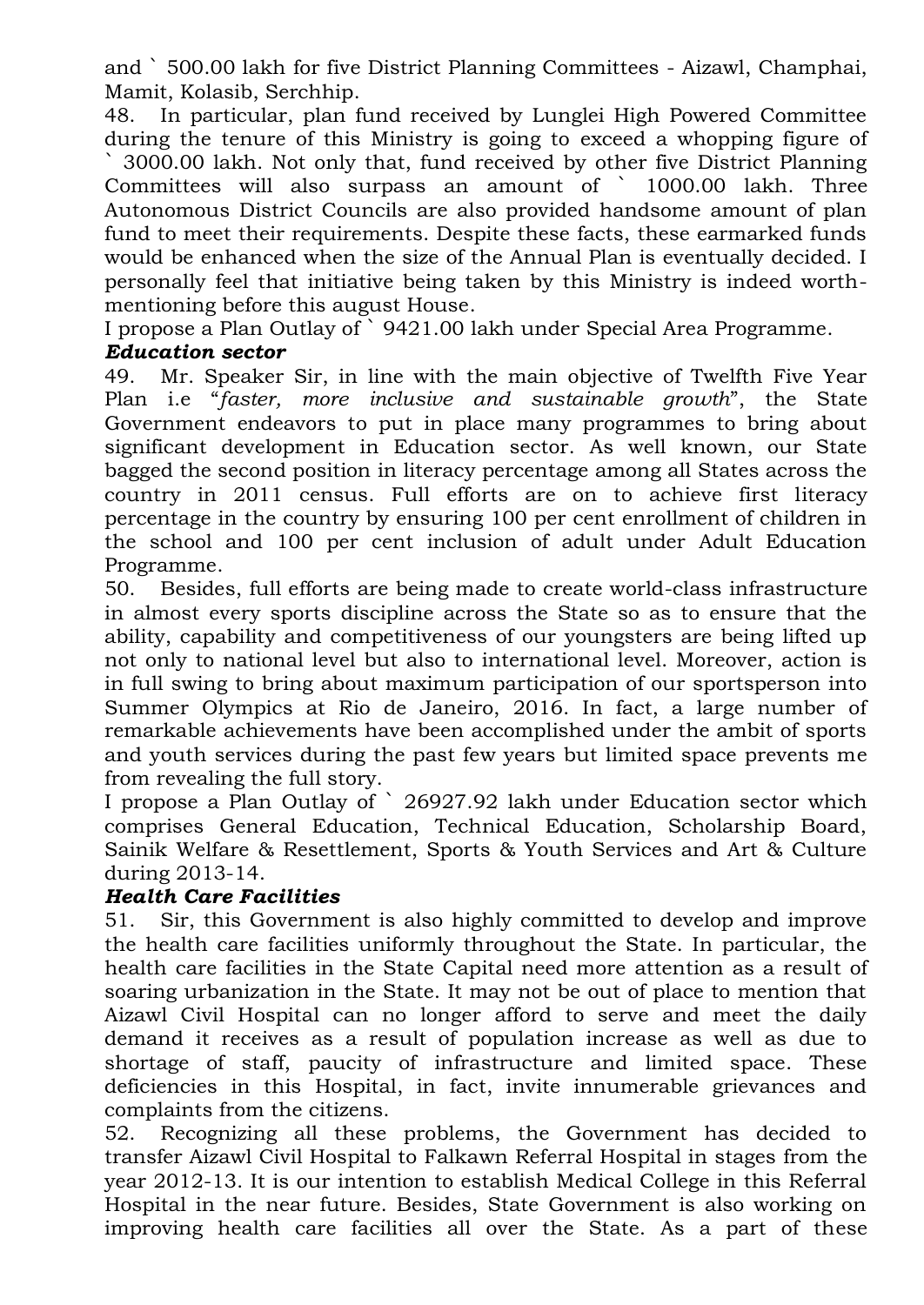initiatives, a proposal for recruitment of medical doctors, nurses etc. is currently under process and therefore a significant improvement on various health indicators is expected to be seen within a short span of time.

I propose a Plan Outlay of ` 3297.84 lakh under Medical & Public Health and ` 3588.00 lakh under Hospital & Medical Education during 2013-14.

#### *Urban Development*

53. Upsurge of urbanization is a common phenomenon across the globe. For the State Government, proliferation of population in the State capital Aizawl is a matter of urgent concern. Being situated on a hill, State capital Aizawl calls for specific plan and design which many other cities in the country do not require. To meet these specific requirements, State Investment Programme Monitoring and Implementation Unit (SIPMIU) is currently working on improvement of sewerage and sanitation, solid waste management, Aizawl water supply and capacity development of institutions. Besides, taking advantage of Central schemes like JNNURM, RAY. BSUP etc., renovation of Aizawl city is vigorously being taken up. Besides full endeavors are being put in place to improve and cover all 23 notified towns of the State under the umbrella of these schemes and projects.

I propose a Plan Outlay of ` 11,550.80 lakh under Urban Development & Poverty Alleviation which comprises ` 10000.00 lakh for JNNURM, ` 516.00 lakh for North Eastern Region Urban Development Project, ` 300.00 lakh for Aizawl Municipal Council and ` 100.00 lakh for Aizawl Development Authority during 2013-14.

#### *New Land Use Policy (NLUP)*

54. Mr. Speaker Sir, I may inform Hon"ble Members of this august House that our flagship programme New Land Use Policy has been making satisfactory progress. As a matter of fact, implementation of NLUP has landed the State into a new height. Exemplary affirmative change is seen in various economic parameters owing to NLUP, particularly, on per capita income and Gross State Domestic Product. Problem of shortages in agriculture as well as horticulture crops has become a history which is substituted by a problem of surplus production. Hence, I wish to avail an opportunity of outlining some of the noteworthy achievements of NLUP which have been brought about since its commencement.

55. Out of total target of 1,20,000 families, 96,139 families have been covered during the first two years. Another 29,862 families are being covered during the current financial year. Besides, a request has been made to Planning Commission to enhance the number of beneficiaries by 15,000 due to increase in the number of eligible families. Furthermore, an amount of ` 1085.20 crore has been received for NLUP which comprises ` 838.82 crore under Additional Central Assistance and ` 246.38 crore under convergence through Centrally Sponsored Scheme.

56. In order to strengthen the quality of monitoring being done by State, District and Village Level Monitoring Committees, NABCONS has been engaged as the Third Party Monitoring Agency. They are expected to complete Mid-Term Appraisal by end of February, 2013.

57. Impact has been felt in short gestation trades especially in dairy cattle, piggery, poultry, broom cultivation and various trades under Industries sector. Though the milk processing facilities have been strengthened by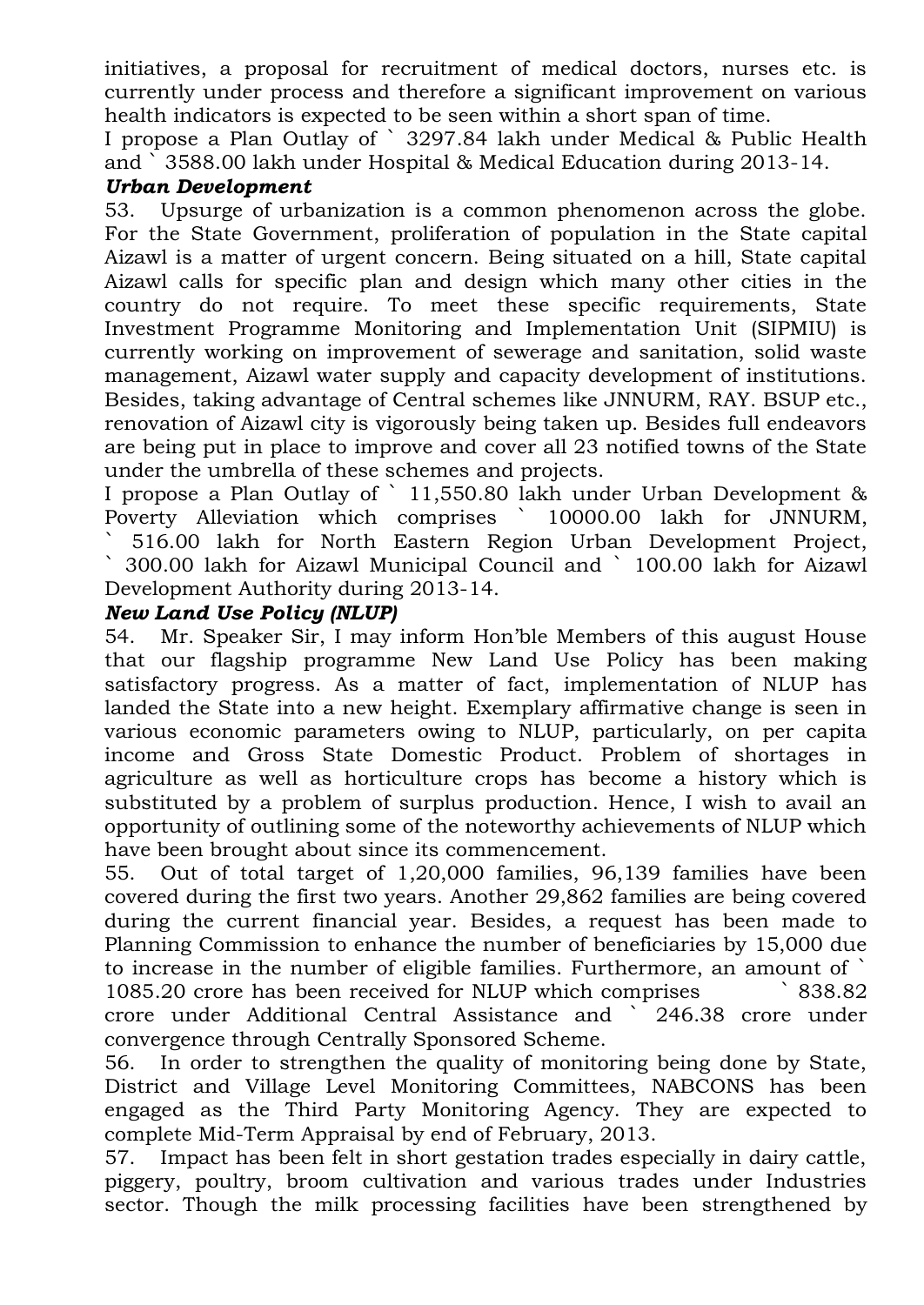setting up of 2 units at Serchhip and Champhai, there is a problem with MULCO because of surplus production of milk.

58. The NLUP Implementing Board constituted State Level Award Selection Committee consisting of experienced bureaucrats, professors from the University and Colleges, expert and leading citizens to make assessment of performance of beneficiaries and the villages. The Committee found that they are highly motivated and thousands of beneficiaries have increased their income 3 to 5 times.

59. In order to fulfill the announcement of our Hon"ble Chief Minister, 14th January, 2013 was observed as *"Kut Hnathawktute Ni",* in order to motivate farmers and the villages. The best performing beneficiaries at the District and Village level were given Awards on this day. It was found that there was enthusiastic support and appreciation all over the State.

60. In order to carry forward the NLUP objectives of sustainable development through on-farm and off-farm activities, food security, better water and soil management and various other areas where Mizoram needs better technical support, initiative has been taken to involve Food and Agriculture Organization (FAO) of the United Nation to make available global experts having practical experience. Four experts from the University of Minnesota came to Mizoram from 10-27th January, 2013 for detail study of complex problems of land degradation, deforestation, water scarcity, shifting cultivation and food insecurity in Mizoram. Various critical issues like citrus decline, poultry epidemic, disease of pigs and cattle, the pertinent problem faced by the farmers are examined in detail to suggest suitable remedial measures under One Health Programme, as per the sanction order of the FAO.

61. It is extremely gratifying to note that the concept and implementation of NLUP is highly appreciated wherever it is presented.

62. The process for preparation of "exit protocol" will be taken up in the near future to take care of various follow up financial and management requirements beyond the mandated 5 years period. The spillover liability especially for long gestation crops like Orange, Arecanut, Rubber, Tea, Coffee, Oil Palm etc… along with processing and marketing support measures will be priority for preparation of exit protocol to ensure higher success in the implementation of NLUP. For this purpose, the technical, financial and management requirements for the next phase of NLUP will be prepared along with more comprehensive strategy for sustainable economic development of Mizoram involving top level experts, wherever necessary.

I propose a Plan Outlay of ` 370.00 crore under NLUP during 2013-14.

#### *Fiscal Sustainability*

63. Speaker Sir, the fiscal sustainability of the State could be best judged from the position of its various fiscal indicators. Fortunately, State Government has been able to limit its various fiscal indicators within the bounds of the limit prescribed by Thirteenth Finance Commission and is also determined to keep up the same trend in the years to come. For a financial year 2013-14, the revenue surplus is estimated at ` 381.81 crore and fiscal deficit is also anticipated to be  $\tilde{ }$  73.65 crore while the projected outstanding liabilities of the State is pegged at ` 4582.85 crore.

64. Sir, I would like to reiterate once again that existing provision of mass subsidy on food grains and power trading poses a serious threat to the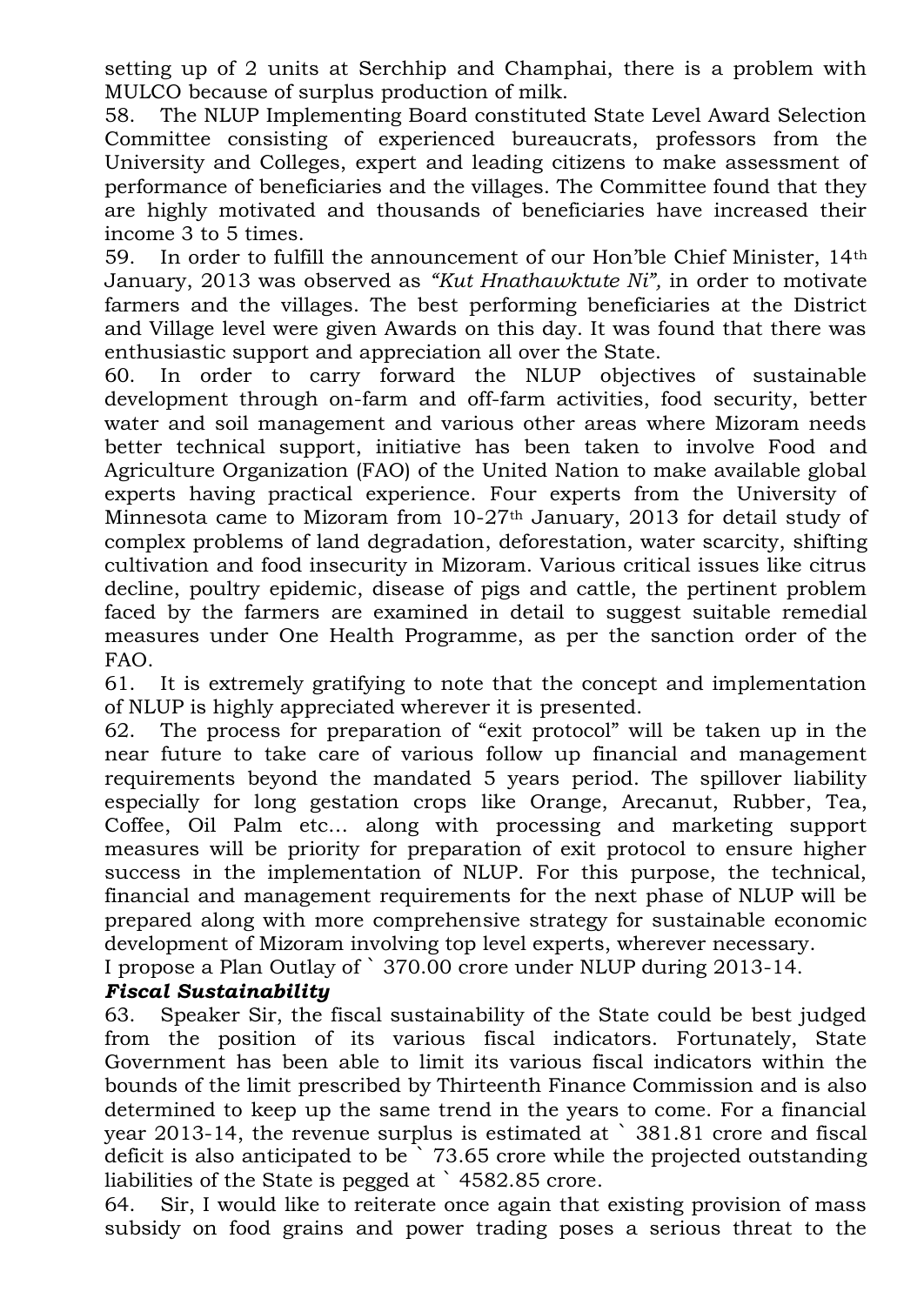prospects and sustainability of State finances. It may even derail the fiscal correction path of the State from its targets unless it is properly streamlined. I personally feel that Public Distribution System (PDS) needs to be revisited and subsequently, Ration Card holders must be categorized. PDS would be a fair and just system only if subsidy is doled out on the basis of income.

65. However, Central Government intends to roll out National Food Security Bill, 2011, as I highlighted last year, to make food a legal entitlement for all targeted population. Hon"ble Union Finance Minister has earmarked ` 10,000 crore over and above the normal provision in the Central Budget 2013-14 to pave the way for actual implementation of the Bill. Besides, Direct Benefit Transfer Scheme has been initiated by Central Government since 1st of January, 2013. Hon"ble Union Finance Minister assured the people of India that Direct Benefit Transfer scheme would be rolled out throughout the country during the term of UPA Government.

66. In the course of implementation of these schemes, I assure this august House that rationalization of mass subsidy on food grains will be taken up with circumspection by the State Government for consolidation of its financial position over a medium as well as long term.

#### **V. ADMINISTRATIVE INITIATIVES**

Mr. Speaker Sir, I would now turn to the administrative initiatives currently undertaken by this Government.

# *Results-Framework Documents – an instrument for improving Government performance*

67. Mr Speaker Sir, it has been felt an imperative need since long time back to re-engineer the State Government set-up and process for better and more efficient performance. Fortunately, Government of India has been implementing Performance Monitoring and Evaluation System (PMES) since 11th September, 2009 with a focus to assess the effectiveness of Government departments in their mandated functions. Under PMES, each department is required to prepare Results-Framework Documents (RFD) which provides a summary of the most important results that a department expects to achieve during the financial year.

68. Influenced by the initiative of Central Government, Government of Mizoram also has decided to adopt Results-Framework Documents in *toto* for 40 departments from the financial year 2013-14. RFD has two main purposes: (a) shift the focus of the department from process-orientation to results-orientation, and (b) provide an objective and fair basis to evaluate a department's overall performance at the end of the year. For the efficient and effective functioning of RFD system, *High Power Committee on Government Performance* under the chairpersonship of Chief Secretary has also been constituted. I do believe that RFD system will bring about a major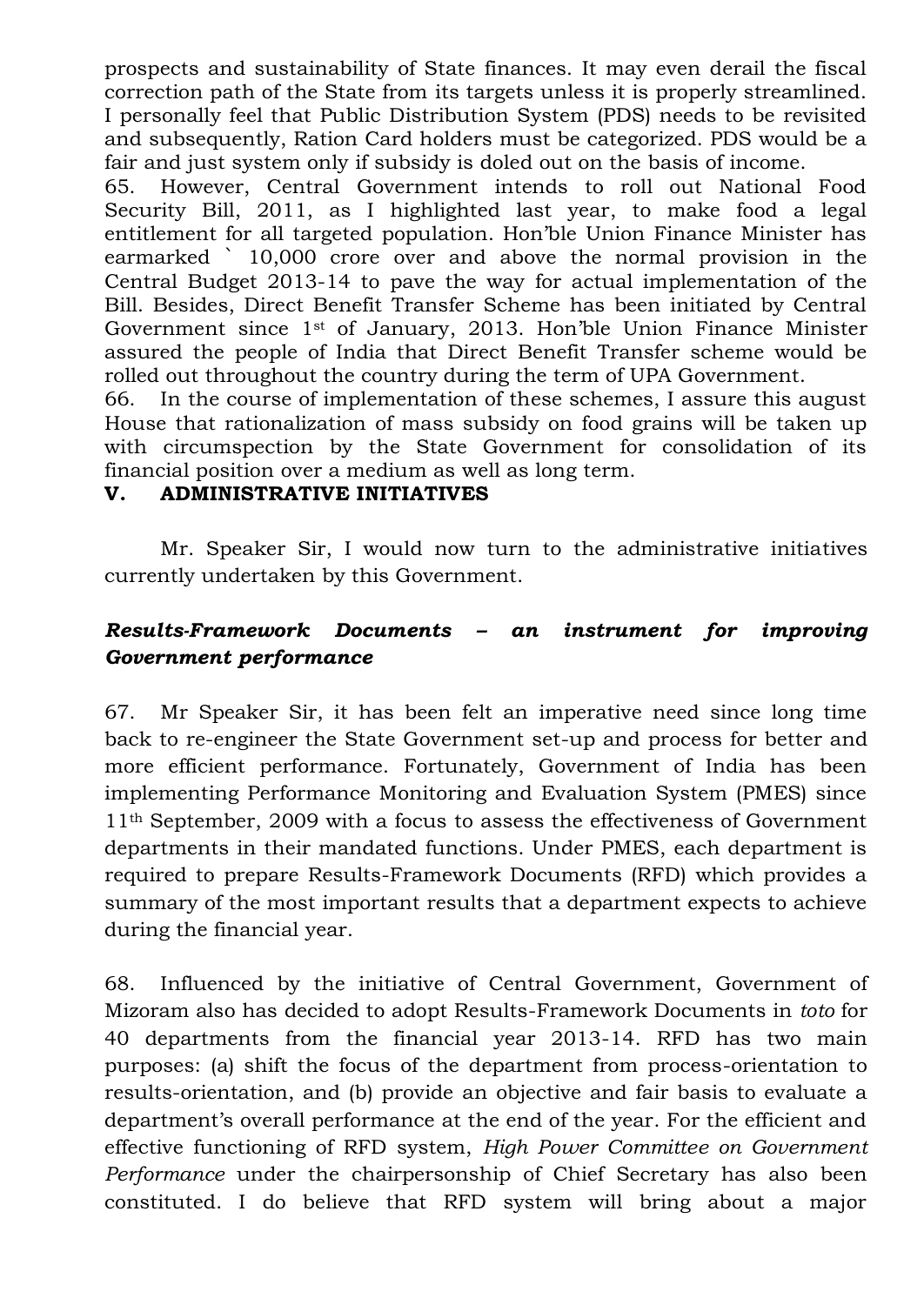turnaround for the improvement of Government departments' performance in due course.

# *State Finance Commission*

69. Sir, the significance of sound and reliable financial administration for the State finance needs no further emphasis. As a part of an effort to ensure decentralization and better financial management, Mizoram Finance Commission was constituted to make recommendations on the principles which should govern (i) the distribution between the state and the Village Council /Municipalities / Municipal Boards /the Autonomous District Councils of the net proceeds of the taxes, duties, tolls and fees leviable by the State, (ii) the determination of the taxes, duties, tolls and fees which may be assigned to, or appropriated by the Village Councils, the municipalities and the autonomous district councils and (iii) the grant-in-aid to the Village Councils, the Municipalities and the Autonomous District Councils from the Consolidated Fund of Mizoram. The Commission is expected to submit final reports within October, 2014.

# *10 per cent Lumpsum Grants for North Eastern Region*

70. Sir, various Urban Infrastructure Development projects and Slum Area Developments Projects are being implemented under 10 per cent Lumpsum Grant provisions for North East India both under the Ministry of Urban Development and the Ministry of Housing & Urban Poverty Alleviation, Government of India. Aizawl, Lunglei, Saiha, Champhai, Serchhip, Kolasib, Lawngtlai, Saitual, N.Vanlaiphai, Tlabung, Khawzawl, Zawlnuam and Darlawn are being covered under this provision and efforts are also on to expand its coverage to all the 23 notified towns. Till date, as many as 17 projects with the total cost of ` 220.90 crore have been completed. Fourteen projects with the combined total project cost of  $\sim$  186.53 crore are currently in progress.

# *Augmentation of Water Supply Scheme*

71. The proposal for augmentation of two major water supply projects namely, Greater Lunglei Water Supply Scheme amounting to ` 867.44 lakh and Greater Serchhip Water Supply Scheme costing ` 687.60 lakh were approved and sanctioned by Govt. of India under Urban Infrastructure Development Scheme for Small and Medium Towns. The proposal is intended to provide sufficient quantity of water to the people of Lunglei and Serchhip.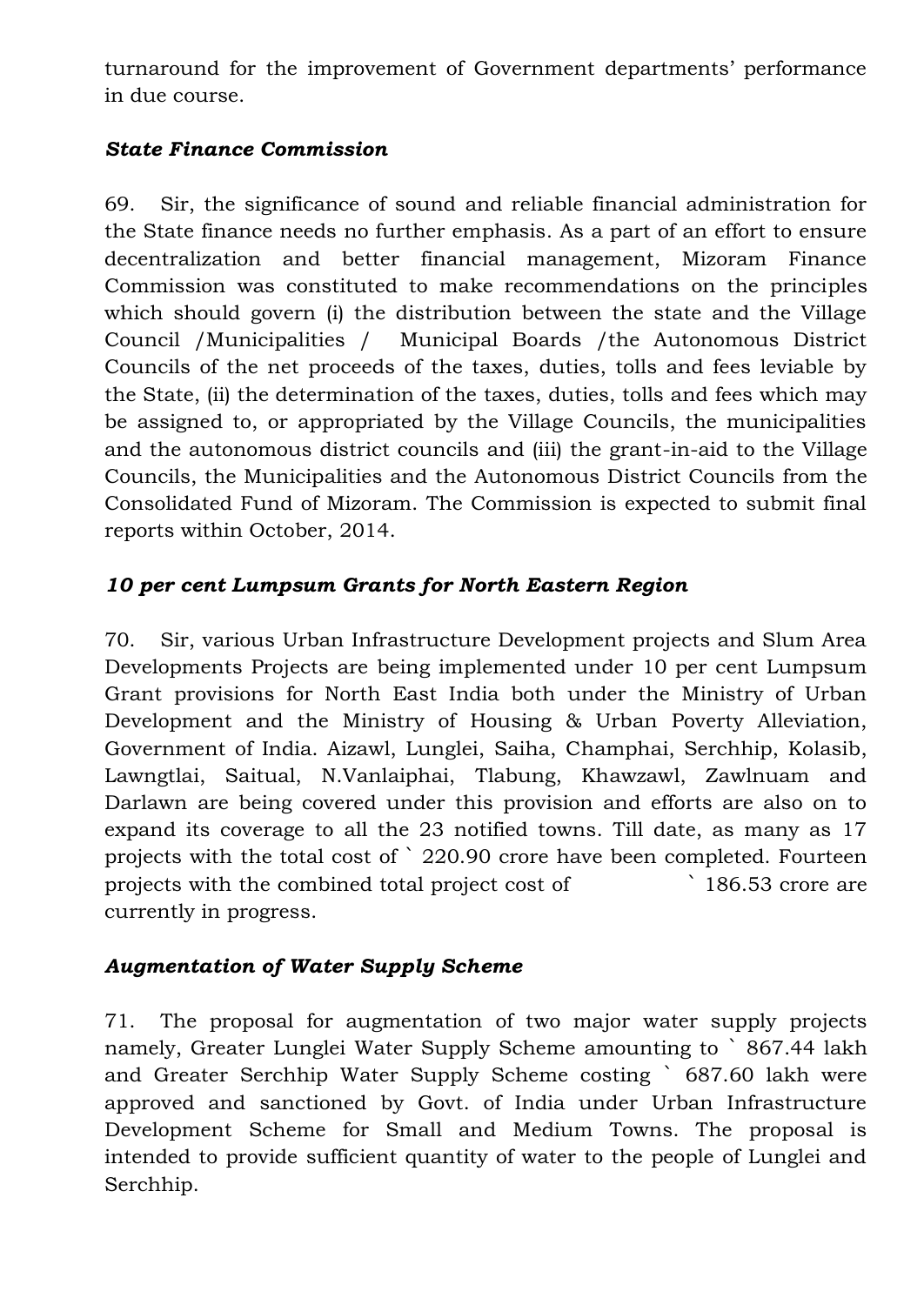#### *Success story of NRHM*

72. Mr, Speaker Sir, National Rural Health Mission (NRHM) is, in fact, an initiative of Government of India and however, the success of ground implementation depends to a large extent on the performance of State Government. Then, I would like to bring some of the achievements of State Government under this Mission for kind information of Hon"ble Members of this august House.

73. A total number of 978 Accredited Social Health Activist (ASHA) have been trained, provided with drug kits and made functional to bring about increase in institutional delivery, improvement in maternal and child health and bringing about better coordination between the health sector and the community.

74. Village Health & Sanitation Committee (VHSC) have been formed in all revenue villages and grant at the rate of ` 10000/- for each VHSC have been sanctioned in all Districts.

75. Rogi Kalyan Samiti, a patient welfare society is being actively undertaken in all District Hospitals, Community Health Centre and Public Health Centre across the State. An amount of ` 109.00 lakh has been released to these centers to bring about improvement for the patients, functioning of hospitals and for annual maintenance etc.

# *Improvement in statistical data*

76. Sir, a reliable, up-to-date and elaborate statistical data is essentially a pre-requisite for a Government to embark on any economic and social development programme. Unsurprisingly, our State is, sometimes, devoid of dependable statistical data owing to which Detail Project Report of some schemes or projects call for a review or revision at a time when actual implementation is about to begin. Recognizing this constraint, Baseline survey has commenced from 2013 for the publication of Village Level Statistical Index. Besides, various statistical data compilation like Unemployment survey, Basic Statistics for Local Level Development, Statistical Handbook of Mizoram, Agricultural census survey, Meteorological data of Mizoram, Districts at a glance etc. are also published to bring about latest information of the State with the highest degree of reliability.

# *Advancement of Horticulture*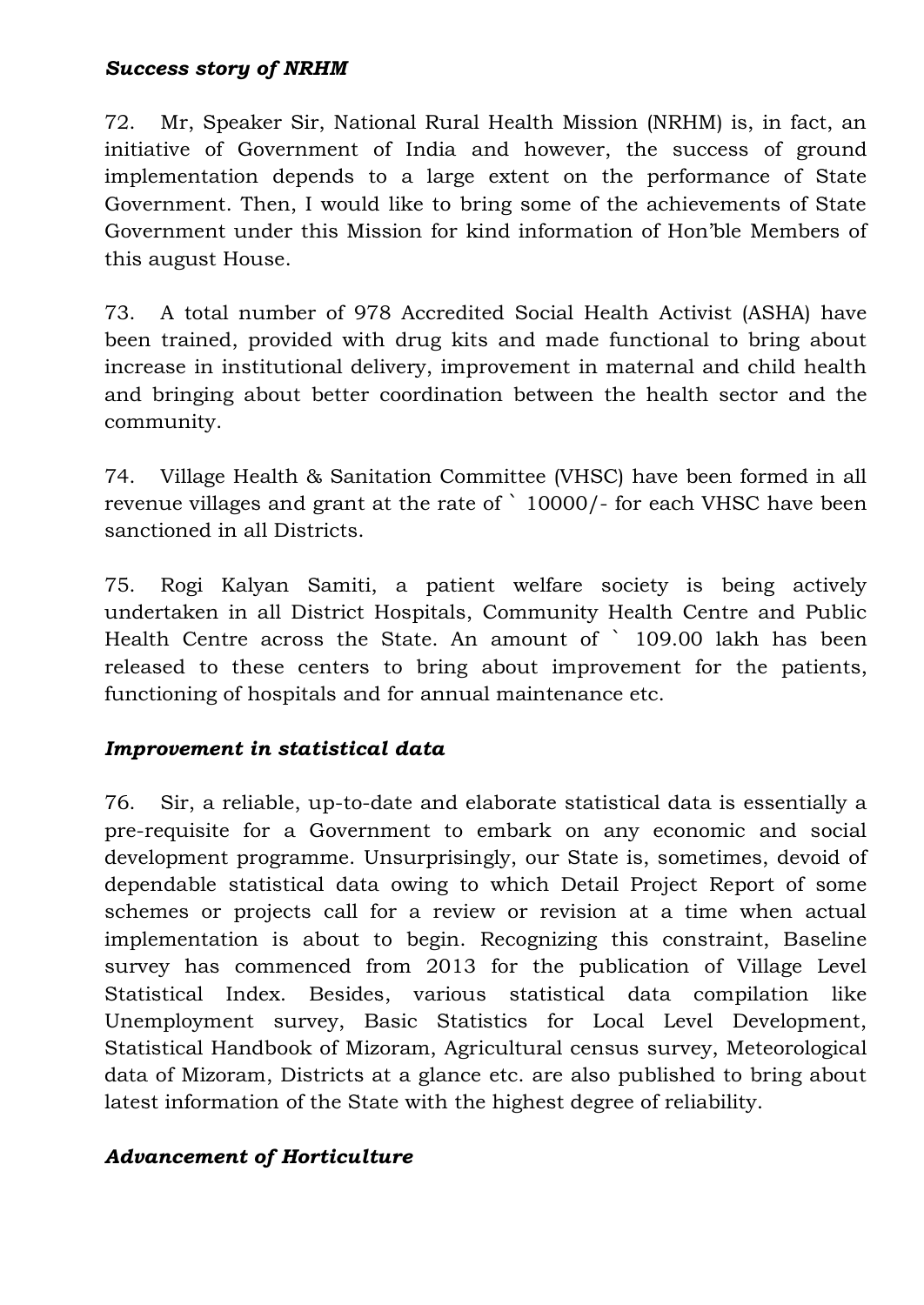77. Sir, Horticulture is a sector which brought us a fair amount of fame across the country as well as international level. Even Zopar at Chanmari, Aizawl alone is selling around 300000 flowers a month during peak season and 30000 during off-season within as well as outside the State. Many families are multiplying their income manifold through cultivation of horticulture crops.

78. In particular, Anthurium has earned special appreciation from various corners of the country. However, we want to improve the sector. We want to step up the cultivation of various horticulture crops in terms of production and area. Special attention is accorded to this sector under our flagship programme New Land Use Policy. Rural connectivity will be provided to the areas where important horticulture crops with high market value are cultivated for easy market access. Plant protection equipment, tools and implements etc. will be made available to the farmers at 50 per cent subsidy to supplement their requirement and boost the production.

# *Power Generation*

79. The sincerity of the Government towards attaining self-sufficiency in power cannot be over-emphasized. Construction of 210 MW Tuivai HEP near Ngopa village under PPP mode has been initiated by availing Viability Gap Funding (VGF) from Ministry of Finance, Government of India. We hope that Tuivai HEP would be completed in a reasonable time. Besides, MoU has been signed with NEEPCO for execution of Lungreng HEP (815 MW), Chhimtuipui HEP (635 MW) and Mat HEP (76 MW) under Central sector. Moreover, MoU was also signed with NTPC for construction of Kolodyne Phase-II Hydro Electric Project (460 MW) to be completed within six and half years.

80. In addition to Hydel generation, the Government is also working on massive strengthening of Transmission line. Construction of various 132 KV transmission line connecting Kolasib to Aizawl, Melriat Sub-station to Luangmual Sub-station and Melriat Sub-station to Lunglei, Khawiva are being taken up vigorously whereas 132 KV line between Khawzawl and Champhai and 33 KV Double Circuit transmission line from Lawngtlai to Saiha are already made operational. Moreoever, construction of Sub-station at Champhai and Sihhmui is under way. Particularly, Sihhmui Sub-station will be utilized for drawal of power generated by Pallatana Gas Based Station at Tripura State. I strongly believe that self-sufficiency in power would be attained within the foreseeable future.

#### *Expansion of Trading across the International border*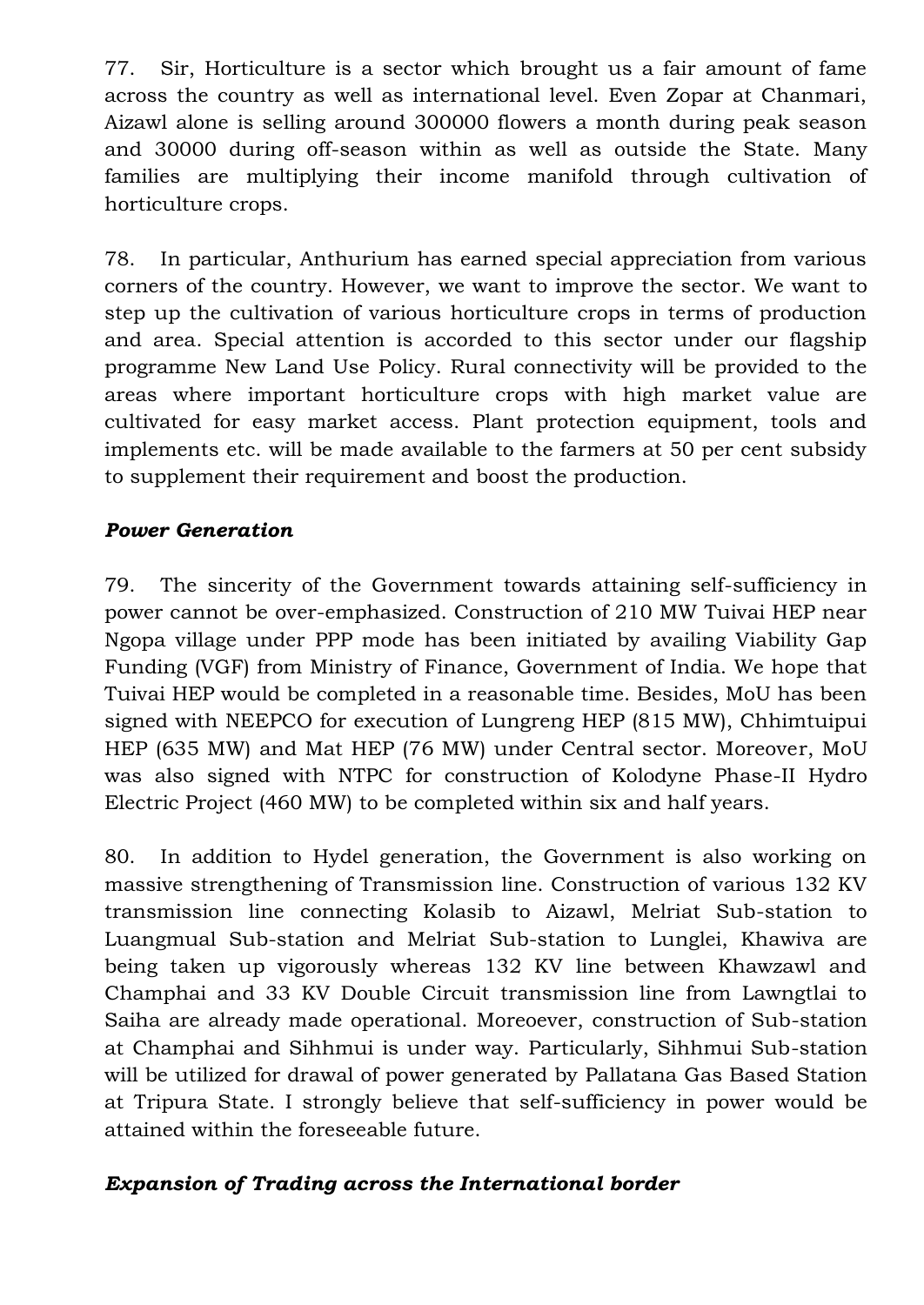81. Sir, since the State is endowed with lack of mineral resources, poor infrastructure and absence of private investment, laying a central focus on marketing aspect of agricultural products is a must for the Government to create employment opportunity for women and to protect the prospects and welfare of the farmers all over the State. In fact, the present Ministry has already laid strong foundation in this direction with the support of Central Government not only for the agricultural products but even for the industrial merchandise.

82. We have learnt that the rising agricultural and industrial products on account of New Land Use Policy would outsell domestic market in near future. Recognizing the upcoming limitation, full efforts are on to ensure smooth functioning of international border trade with Myanmar and Bangladesh. In addition to my budget speech last year, I may inform this august House that proposal for improvement of Rih-Kalemyo road via Tiddim-Falam at the cost of ` 711.47 crore has been approved by Government of India. Actual work is expected to commence very soon. As and when this proposed road is completed, the Indo-Myanmar Border Trade from Mizoram Sector is expected to flourish immensely.

# *Progress in Industrial Sector*

83. Mr. Speaker Sir, I am happy to inform this august House that the Industrial sector of the State is making commendable progress during the last few years. Especially under NLUP, maximum efforts are on to change the land use system of *Jhum* cultivation by providing permanent engagement under Micro-enterprise and Handloom. Actually, as many as 8692 families have been covered under this project and a target of 7500 families is being set for coverage in the next phases.

84. Development of Handloom sector is being taken up by way of envisaging a project. As a part of this initiative, Detail Project Report to the tune of ` 16.72 crore was already submitted to Ministry of Textiles, Government of India. The project will cover all Districts of the State. Two Common Facility Centres (CFCs) for handloom development will be constructed at Aizawl and Thenzawl whereas 3 mini CFCs will also be constructed at the 3 Autonomous District Councils. A number of 162 weavers will be trained and the trained weavers will be provided Looms under the scheme.

85. During 2012-13, trainings on knitting, tailoring and embroidery have been given to 118 artisans and 53 nos of prospective weavers are also being given training on weaving. These trained weavers are provided Sewing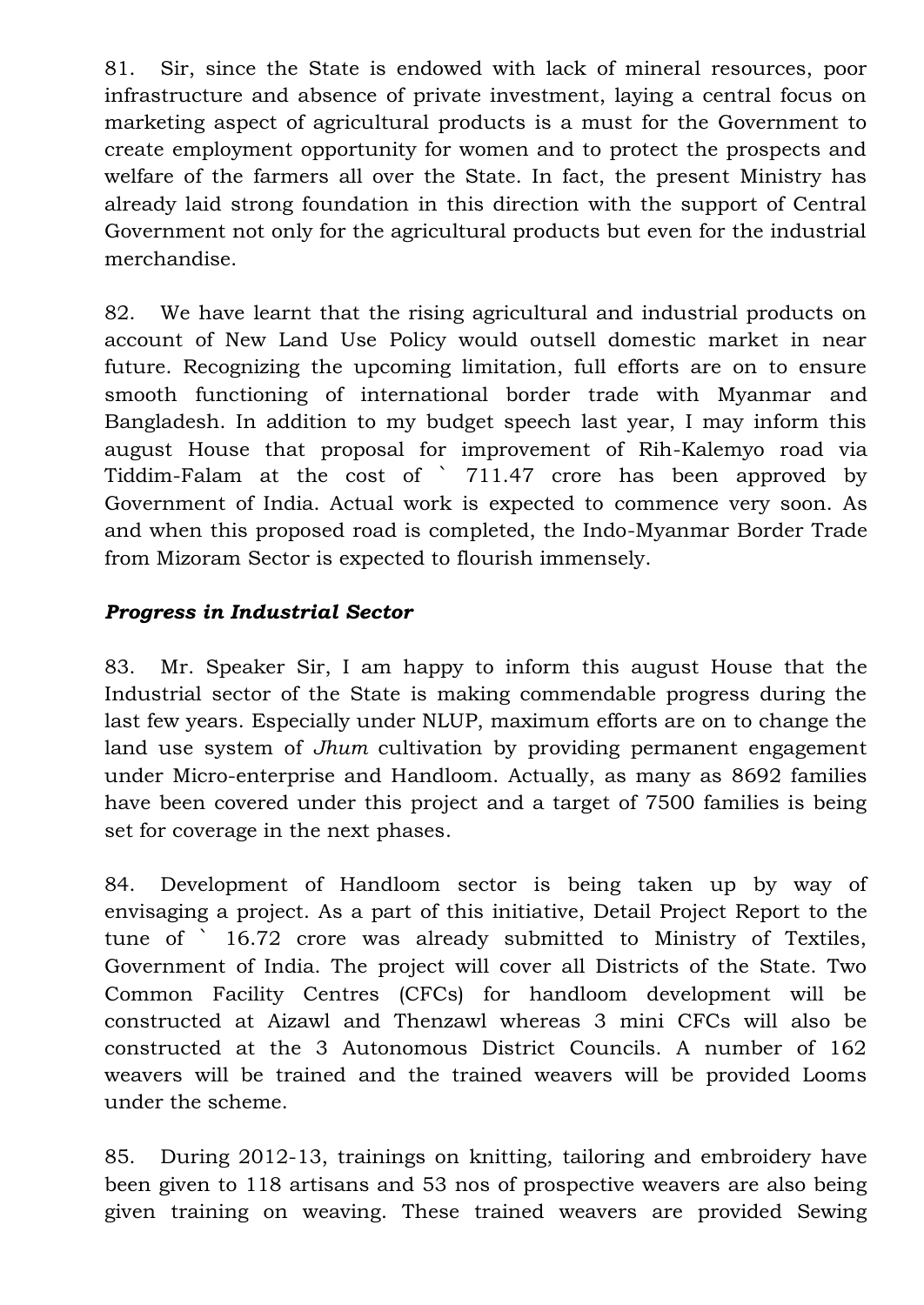machine, Flying shuttle, Frame loom and its accessories whereas trained artisans are presented tools, equipments and working capital assistance to the extent of ` 2500/- per craftsperson or weaver.

86. Sir, a need has been felt to reinforce The Mizoram Industrial Policy, 2000 since long time back. Then, new Industrial policy for the State called, "The Industrial Policy, 2012" was published a few months ago. This new policy will provide various facilities and incentives to local entrepreneurs. The policy will also open FDI or investment from outside the State under joint venture and reservation of local labour for non-technical employment. Investment up to Small Enterprise is completely reserved for local entrepreneurs. Besides, Investment Committee of the State Government has approved a proposal for establishment of Oil Palm Extraction to be promoted by 3F Oil Palm Extraction, New Delhi.

# **VI. FISCAL REFORMS AND CONSOLIDATION**

87. Fiscal consolidation calls for endeavors both to enhance tax collection and to lower expenditure side. Efforts are on to generate maximum own tax revenue. At the same time, austerity measures are being enforced wherever they are appropriate and applicable.

88. As a part of fiscal consolidation measures, a quarterly review meeting on Revenue Receipts is being held to monitor and oversee the performance of various Departments. Various issues like departmental problems in collection of revenue, timely remission of revenue collected, possible chance of revenue pilferage etc. have been discussed in this meeting. Visible progress has been comprehended in the performance of various Departments accordingly.

89. Sir, on the other hand, fiscal consolidation also demands restraint on bulging expenditure, in particular, unproductive expenditure like Non-Plan expenditure. The reason for burgeoning Non-Plan expenditure could be ascribed to many factors like implementation of pay revision to State government"s employees, release of DA arrear, escalating cost of administration, soaring cost of conduct of various elections etc. In the meantime, I would like to inform this august House that the Government is sparing no effort to curtail the swelling Non-Plan expenditure. Contingency expenditures of various Departments have been maintained constant since 10 years ago till date as a part of austerity measures. Moreover, various severe measures like budget cut under Non-Plan, imposition of blanket ban on creation of post under Non-Plan, non-filling up of vacant posts etc. have been exercised and put into effect to repress the swelling Non-Plan expenditure.

90. Mizoram Fiscal Responsibility and Budget Management (FRBM Act) Act, 2006 has been updated to align the requirements and stipulations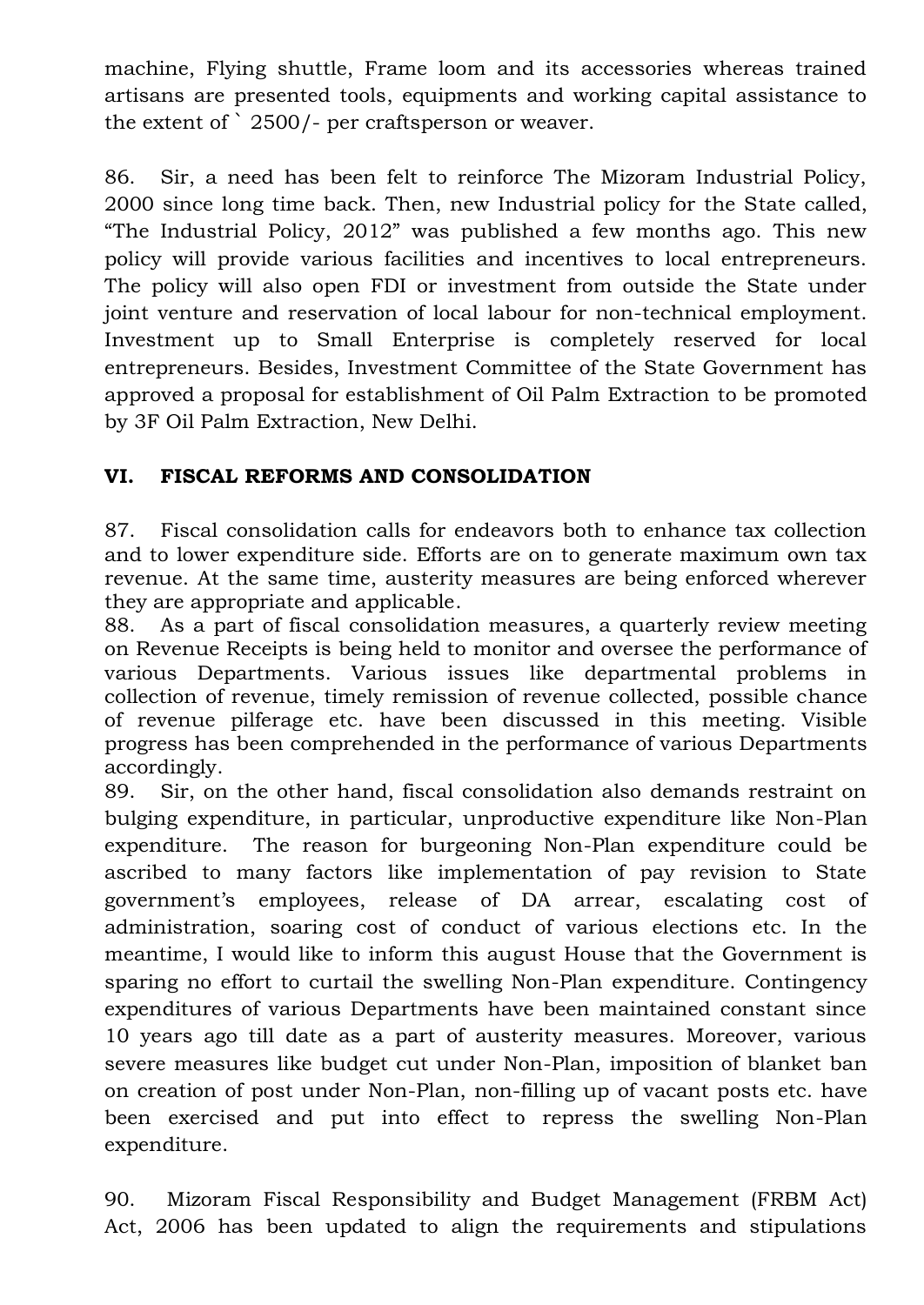recommended by Thirteenth Finance Commission. As per this Mizoram FRBM Act, the State finance is expected to maintain Revenue account in surplus, fiscal deficit and outstanding debt at 4.1 per cent and 79.2 per cent of corresponding GSDP respectively during 2013-14. I would like to inform Hon"ble Members that it is the sincere commitment of the Government to remain within those targets unless there is unavoidable circumstance.

#### *Public Expenditure Review Committee*

91. As provided in Section 8 of Mizoram FRBM Act, 2006, a five member Committee of Public Expenditure Review Committee was constituted. It has held its eight meeting on 16<sup>th</sup> October, 2012 to review half yearly position of receipts and expenditure for the first half of 2011-12 covering April, 2011 to September, 2011. This committee submitted recommendations to the State Government for the improvement of Public expenditure and to bring forward tax administration to earn more revenue.

# *Review of Fiscal Position for the First Half of 2011-12*

92. As provided in Section 9 of sub-section (2) of Mizoram FRBM Act, 2006, a half yearly review of receipts and expenditure is to be carried out by the Minister-in-charge of Finance Department. As such, I have taken up review of the State finance for first half of 2011-12 covering the period of April, 2011 to September, 2011. Reports of my review are also being laid in the current sitting of this august house.

#### *Medium Term Fiscal Policy Statement*

93. As provided under the Rules, a Medium Term Fiscal Policy Statement which set forth the fiscal objectives and strategic priorities of the State Government in relation to certain selected indicators over the medium term is laid along with the budget documents in this session. This statement presents an assessment of sustainability relating to the balance between revenue receipts and revenue expenditure, use of capital receipts including borrowings for generating productive assets and the estimated yearly pension liabilities for the next ten years.

#### *Fiscal Policy Strategy Statement*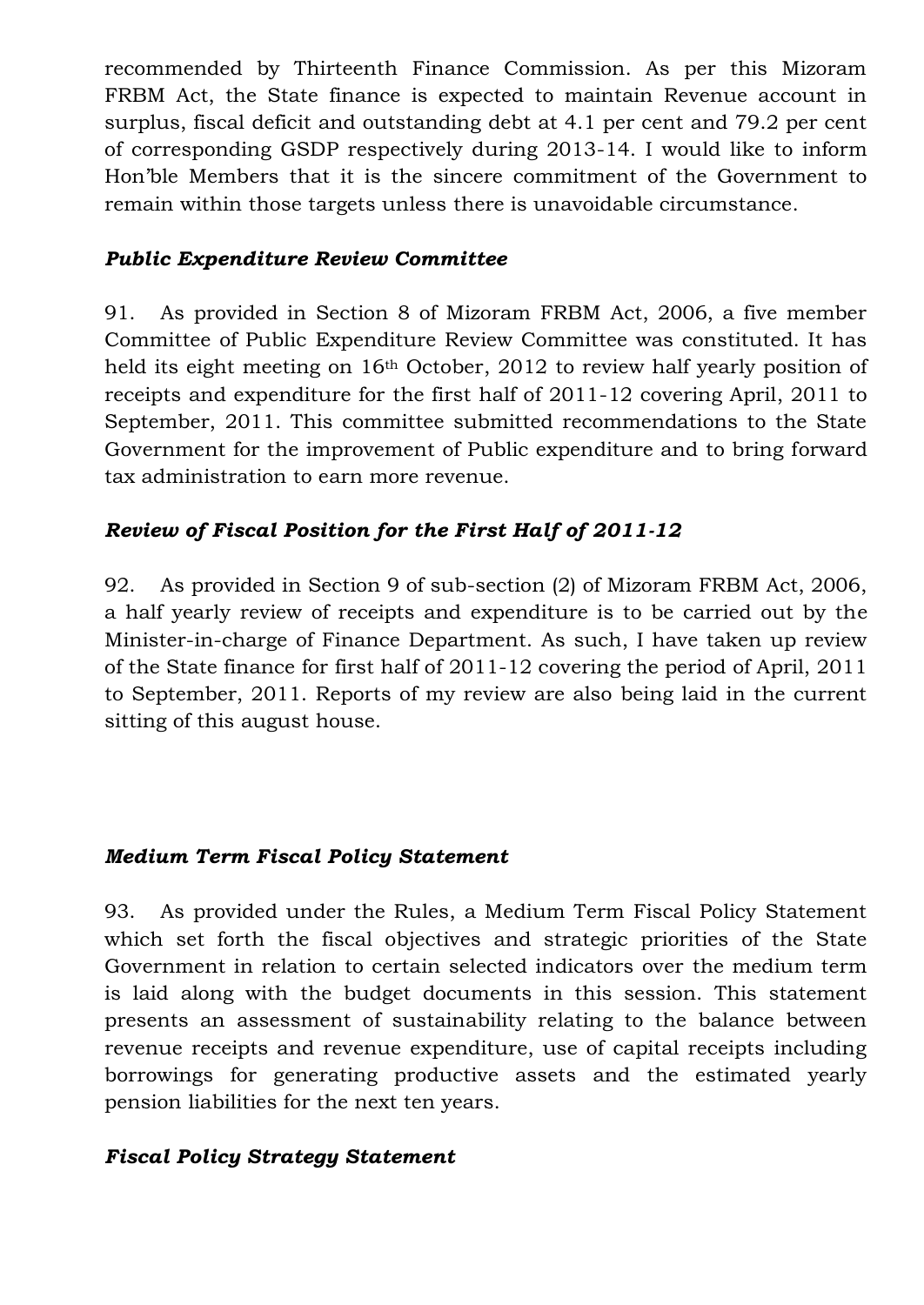94. As provided by Mizoram FRBM Act, Fiscal Policy Strategy Statement is also drawn up and laid along with the budget documents in the current sittings. This statement presents an overview of the fiscal policy of current year and the policy of the ensuing year in regard to taxation, expenditure, borrowings and investments of the State Government in the instruments like Sinking Fund and Guarantee Redemption Fund. A Fiscal Correction Path laying the targets for fiscal indicators over the medium term up to 2014-15 has been charted out in the Statement.

#### *Macro Economic Framework Statement*

95. A Macro Economic Framework is drawn up and laid along with the budget documents. This statement presents an overview of the economy for the current year and of the state's economy for the ensuing year. It also touches upon the estimates of GSDP of the state and prospects of the economic growth over the medium term.

# *Consolidated Sinking Fund*

96. Sir, Consolidated Sinking Fund is being instituted to provide a cushion for redemption of Open Market Loans and other borrowings. ` 17.90 crore has been invested during 2012-13, which is the prescribed 0.5 *per cent* of the total outstanding liabilities of the State Government as on 31st March, 2012. The continued investment of the Government results in accumulation of Sinking Fund and the principal amount already invested up to 31.3.2013 is worked out to become ` 135.40 crore**.** In 2013-14, I propose to invest ` 20.90 crore towards augmenting the corpus of the Fund.

# *Guarantee Redemption Fund*

97. Mizoram Guarantee Redemption Fund had been set up in May, 2009 with initial corpus fund of ` 50.00 lakh**.** It was initiated with an objective of having an amortization fund to service contingent liabilities arising out of the invocation of State Government guarantees. As on 31.3.2013, the already invested corpus fund is worked out to reach an amount of ` 350.00 lakh**.** For a financial year 2013-14, I propose to augment the corpus with additional investment of ` 200.00 lakh.

#### **VII. MEASURES FOR AUGMENTING REVENUES**

98. Respected Sir, the issue of tax collection and tax effort is crucial in the literature on fiscal federalism in India even though taxable capacity varies across states. In fact, it is also vital for the State as well. However, the tax collections as well as tax efforts in our State still leave a big scope for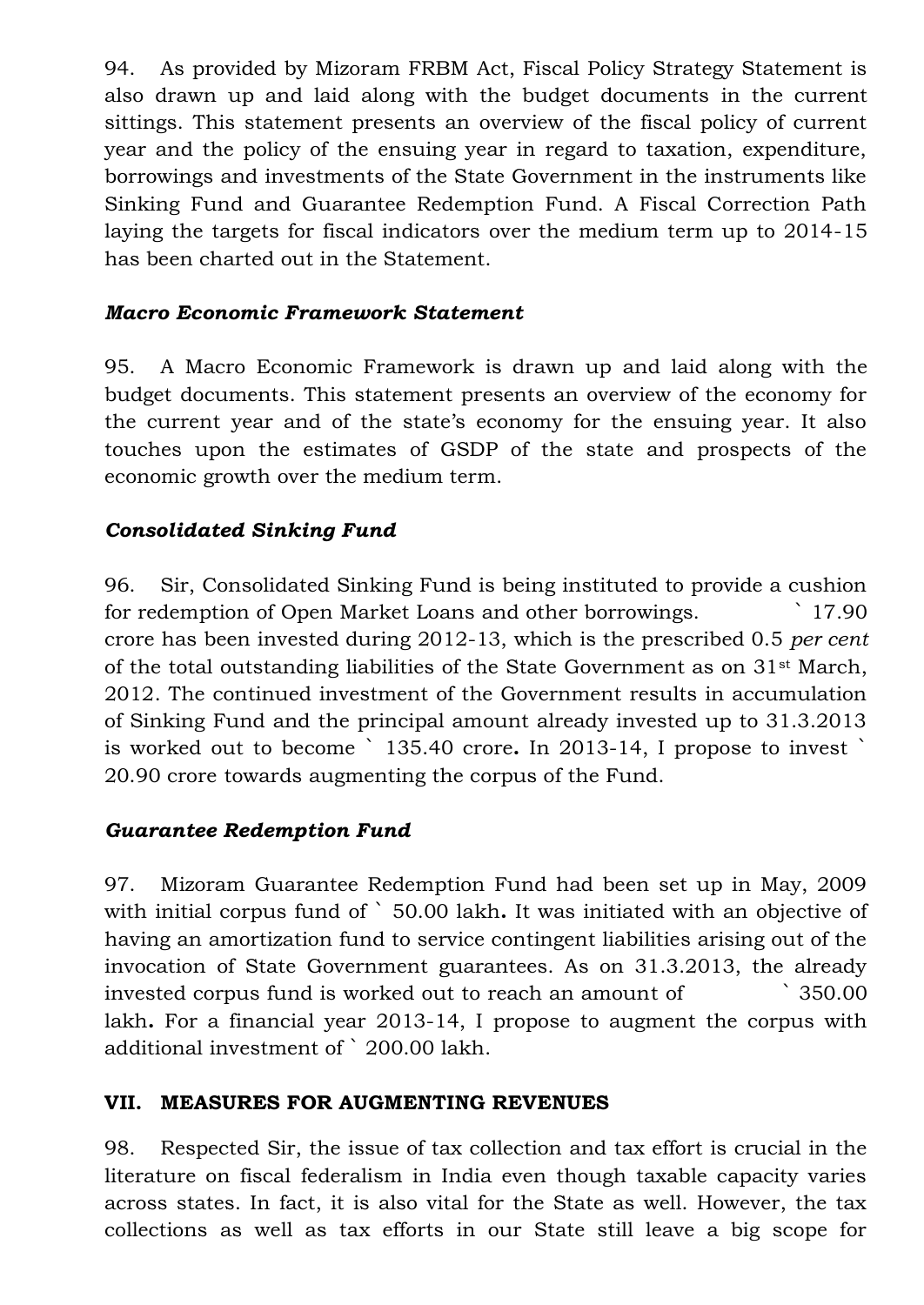improvement. In fact, tax regime in our State is endowed with many disadvantageous characteristics like limited tax base, absence of private investment other than public investment, remote locations, poor infrastructure etc. These factors deter the State from maximizing its own revenue. In spite of all these, full efforts are put into action to generate maximum own revenues. Necessary steps have been taken to ensure all available resources are tapped and drawn on. Nonetheless, I may highlight initiatives taken by the Government for augmentation of its own revenue**.**

# *Computerization of Tax Administration in Mizoram*

99. Development of exclusive citizen-centric web-based VAT and CST MIS software was undertaken under Mission Mode Project-Commercial Tax for State of Mizoram. The project has been approved by the Project Empowered Committee at the Centre and a sanction of ` 691.00 lakh has been made towards the project. Besides, an additional ` 26.25 lakh has been approved by the Government of India for purchase of VSAT equipment which is required for implementation of secondary connectivity. The new system will cater to the State"s specific tax administration needs and therefore, a better prevention of tax evasion is expected on account of this computerization.

# *New software VATsoft*

100. As a part of an effort to fully draw on any available taxable components and to prevent possible tax evasion in the State, an electronic tax portal called VATsoft has been launched and put into operation. It is accessible at "*zotax.nic.in'.* It offers online services such as (1) e-payment, (2) eregistration, (3) e-waybills and (4) e-returns. Besides, plans are under way to integrate other tax related services.

# *Resumption of State's Lottery*

101. State Government's Lottery business is resumed from June, 2012. An agreement has been signed with four firms to conduct draws on behalf of the Government. It is scheduled to have 6 draws per day for each firm. Besides, administrative expenses are also charged to all firms at the rate of ` 400.00 per draw per scheme. This measure is being taken with an aim at improving State's own resources.

I propose no new Tax and Non-Tax proposals during the financial year 2013- 14.

# **VIII. RECEIPT BUDGET FOR 2013-14**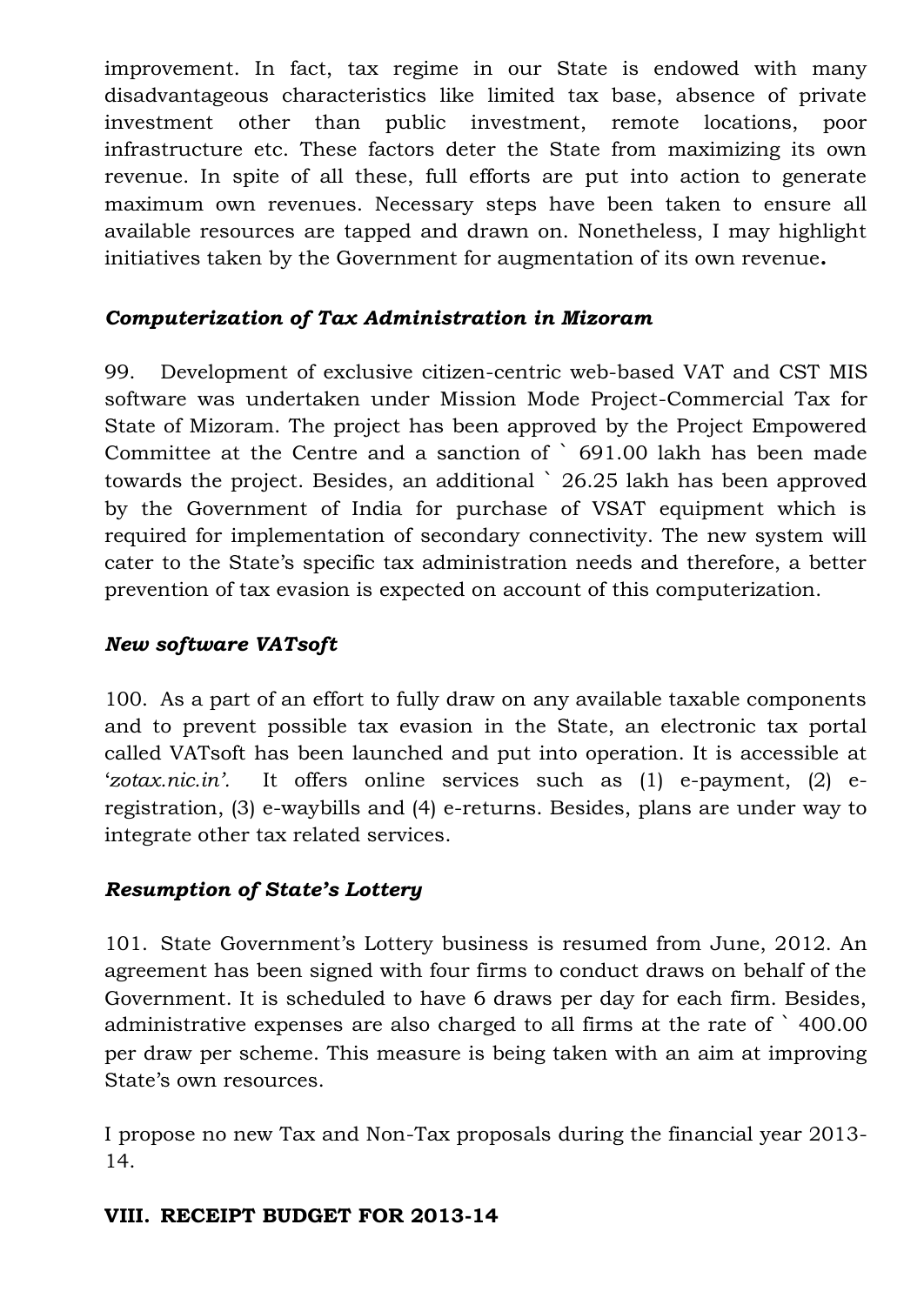102. Respected Sir, we have drawn up Receipt Budget 2013-14 and is laid before this august House along with other budget documents. This initiative, laying down targets of revenue collection of the different Departments under various heads of revenues is expected to bring about a positive turnaround in the increased efforts of the various Departments and Organization under the State Government for improving collection of various Tax and Non-Tax Revenues.

# **IX. CONCLUSION**

103. Mr. Speaker Sir, I personally feel that the achievements of this Ministry during the past four years are highly satisfactory in spite of no room for complacency. When the current Ministry was formed four years ago, the size of Annual Plan was ` 1000.00 crore only. But the same has improved to ` 2300.00 crore in the year 2012-13 which is more than double of the former. This improvement is indeed pleasing and heartwarming to be recorded in the plan history of our State even not to speak of 2013-14 Annual Plan size. More so, these blessings have already been translated into faster, more inclusive and sustainable development.

104. Respected Sir, while I am stressing the good performance of the Government during the past few years, I also want to say that we still have a mile to go before we achieve our goals and fully realize the objective of achieving higher growth. We need more investment from private players to generate more revenue and to create more employments. We need better infrastructure to attract an investor from outside the State. We need to improve our agricultural and horticultural output for self-reliance. We need to re-engineer Government's performance for better public service delivery. A lot remains to be done even though our past performance is praise-worthy. I do hope that the next Ministry will seek to build on the gains achieved during the current Ministry. We have capacity, potential and ability to achieve higher growth. I believe in ourselves and trust that we can do it.

105. Having said all this, I hope the Government's policies and programme will be able to bring about long term and stable economic growth and development for the State of Mizoram, the results of which will be seen within a few years to come.

106. I would like to thank all the Hon"ble Members of this august House for giving me a patient hearing.